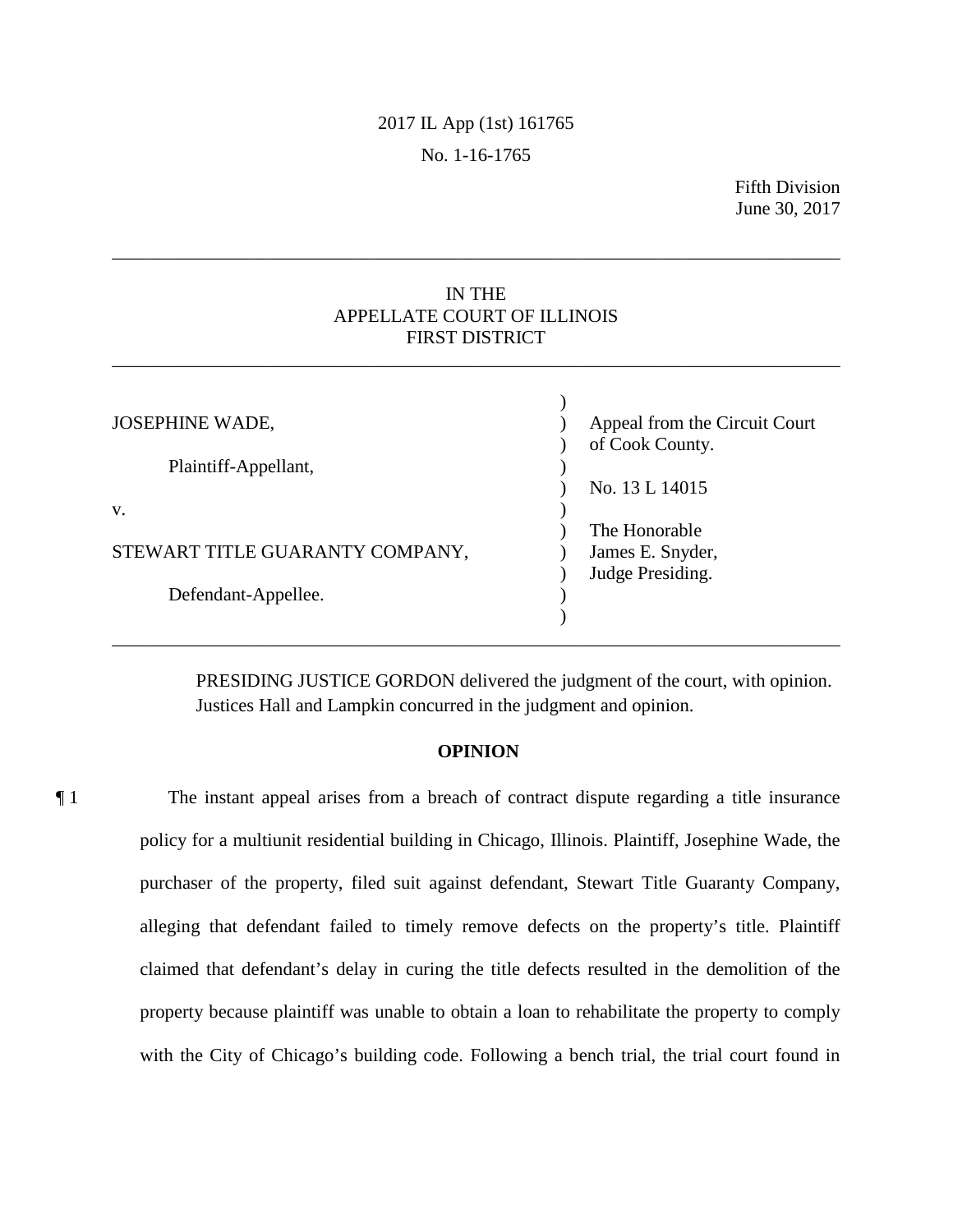favor of defendant, finding that defendant did not breach any duties it owed to plaintiff under the policy. Plaintiff appeals the judgment entered by the trial court. We affirm.

#### ¶ 2 BACKGROUND

#### ¶ 3 I. Complaint

 $\P$  4 On December 11, 2013, plaintiff filed a two-count complaint<sup>1</sup> against defendant, alleging that plaintiff purchased a title insurance policy from defendant on December 6, 2006, in conjunction with plaintiff's purchase of a two-unit, residential property located on Washington Street in Chicago (Washington property). Under the terms of the policy, defendant agreed to provide plaintiff title insurance in the amount of \$187,200 against any loss or damages resulting from any defects on the title to the Washington property. The complaint alleges that defendant represented in the policy that the only defects on the title were the mortgage plaintiff had secured to purchase the Washington property and unpaid real estate taxes from 2005 and 2006. Relying on these representations in the policy, plaintiff closed on the property on November 21, 2006. $^2$ 

¶ 5 The complaint alleged that subsequent to the closing, plaintiff learned of two additional defects to the title of the property. First, she learned that on September 29, 2006, the City of Chicago had instituted a housing court action due to building code violations on the property and had recorded a *lis pendens* on the property. Additionally, she learned that on October 3, 2007, Deutsche Bank had filed a foreclosure action on the Washington property due to the seller's default on a second mortgage dated May 23, 2003, that had been unknown to

 $\overline{\phantom{a}}$  ${}^{1}$ An amended complaint was filed on February 4, 2014, correcting defendant's name to "Stewart" Title Guaranty Company."

<sup>&</sup>lt;sup>2</sup>We note that defendant did not issue its title policy until December 6, 2006, after the closing. However, defendant had issued a title commitment on November 7, 2006, prior to the November 21, 2006, closing. It is presumably this title commitment that plaintiff allegedly relied on, rather than the subsequently issued title policy.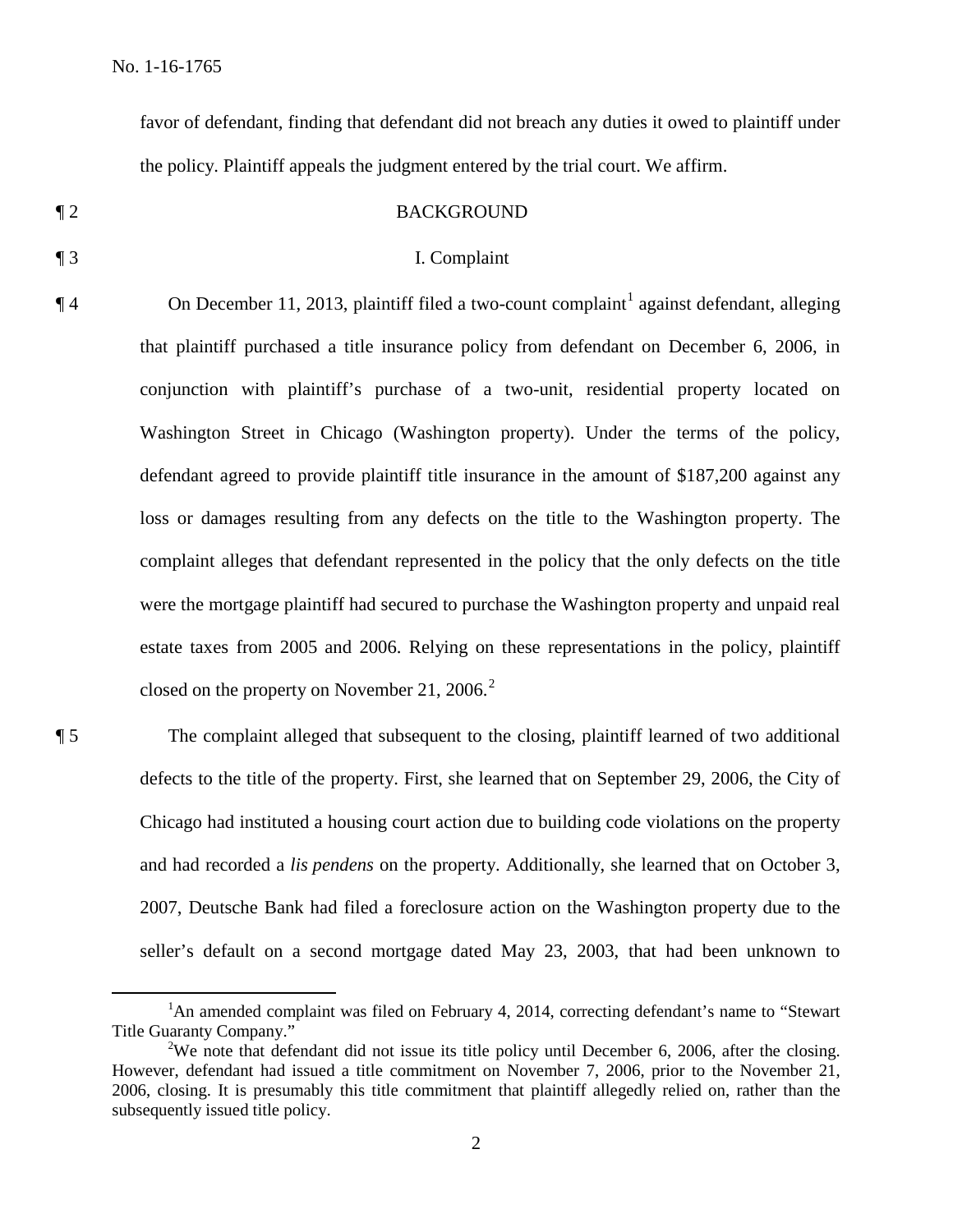plaintiff.<sup>3</sup> The complaint alleges that defendant eventually paid off the second mortgage to Deutsche Bank under the policy in order to remove the Washington property's title defects. However, the complaint alleges that the unpaid second mortgage on the title prevented plaintiff from obtaining a loan to finance required repairs to the property. Due to plaintiff's inability to finance the repairs, the complaint alleges that the progression of the housing court action resulted in a demolition order entered on July 2, 2012, against the Washington property. The complaint alleges that plaintiff would not have closed on the Washington property had she been aware of the two defects against the title of the property.

¶ 6 The complaint set forth two counts. Count I was for breach of contract and alleged that defendant "breached its obligations under the Policy by failing to reimburse plaintiff for her direct losses in the value of the Property and the cost of its demolition due to the undisclosed, existing and insured (a) Deutsche Bank lien and (b) Housing Court Action." Plaintiff alleged she fully performed her premium payment obligations. Plaintiff alleged she suffered damages as a result of defendant's breach of the policy in excess of \$100,000.

¶ 7 Count II was for a violation under section 155 of the Illinois Insurance Code (Insurance Code) (215 ILCS 5/155 (West 2012)). Plaintiff alleged that despite multiple requests to pay the amounts owed to Deutsche Bank and the housing court action under the policy to remove the title defects, defendant refused to pay and, instead, pursued litigation. The complaint alleged that "defendant has acted vexatiously and unreasonably" and had acted in bad faith in violation of the Insurance Code.

¶ 8 Attached to the complaint was the title insurance policy issued to plaintiff, dated December 6, 2006. Under the policy, defendant agreed to insure plaintiff against "loss or

 $\frac{1}{3}$ <sup>3</sup>The seller was plaintiff's son.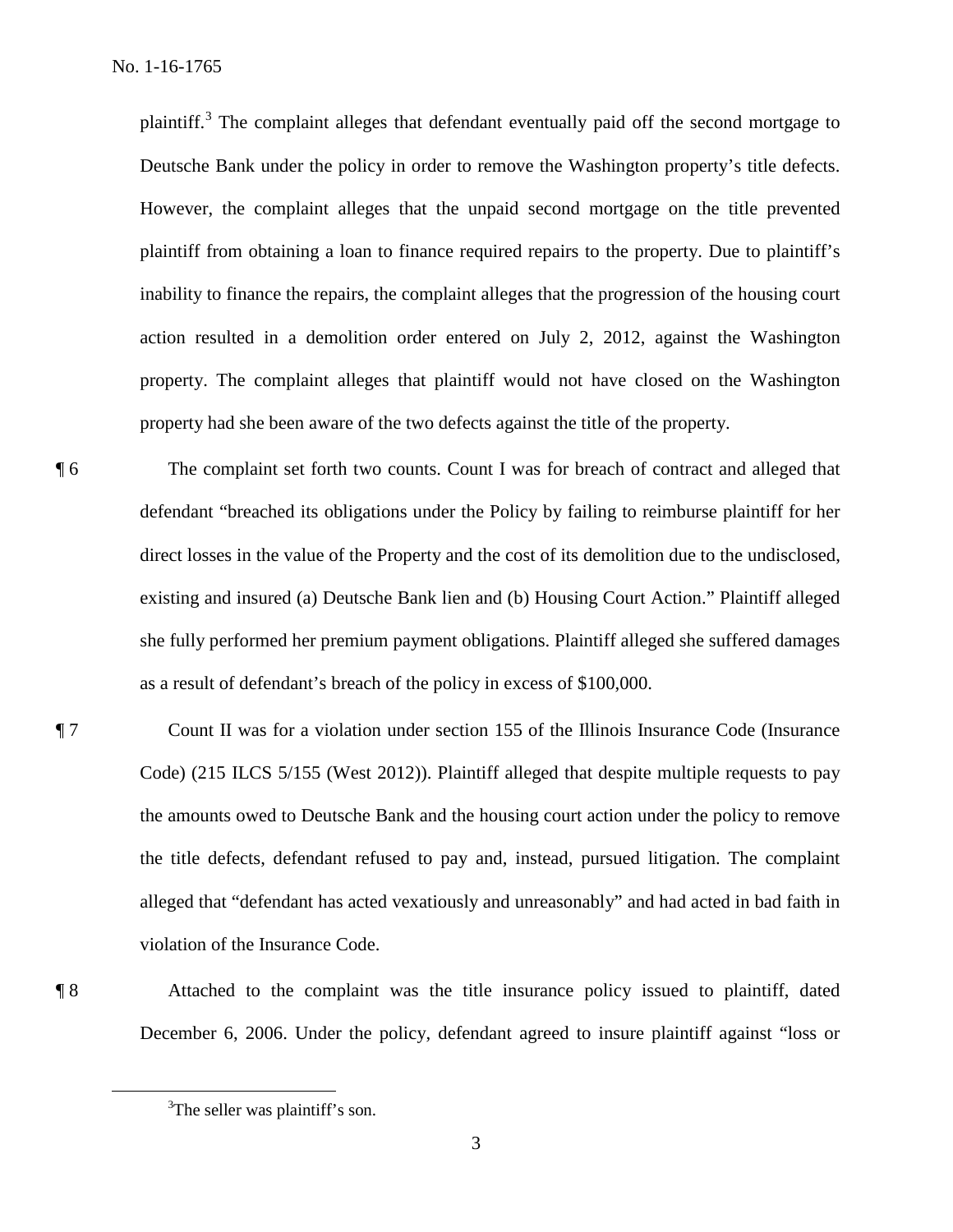damage, not exceeding the Amount of Insurance stated in Schedule A, sustained or incurred by the Insured by reason of any defect in or lien or encumbrance on the title." The policy excluded from coverage, "defects, liens, encumbrances, adverse claims or other matters created, suffered, assumed or agreed to by the insured claimant."

¶ 9 Section 3 of the policy was entitled "Notice of Claim to be given by Insured Claimant" and provided, in relevant part:

> "The insured shall notify the Company promptly in writing  $[4]$ : \*\*\* (ii) in case knowledge shall come to an insured hereunder of any claim of title or interest which is adverse to the title to the estate or interest, as insured, and which might cause loss or damage for which the Company may be liable by virtue of this policy."

Section 17 of the policy provided that "all notices required to be given to the Company and any statement in writing required to be furnished the Company shall include the number of this policy and shall be addressed to the Company at P.O. Box 2029, Houston, Texas, 77252- 2029."

¶ 10 Section 4 was entitled "Defense and Prosecution of Actions; Duty of Insured Claimant to Cooperate" and provided, in relevant part:

> "Upon written request by the insured and subject to the options contained in Section 6 of these Conditions and Stipulations, the Company, at its own cost and without unreasonable delay, shall provide for the defense of an insured in litigation in which any third party asserts a claim adverse to the title or interest as insured, but only as to those stated causes of action alleging a defect, lien or encumbrance or other matter insured against by this policy."

 $\overline{4}$ <sup>4</sup>Plaintiff argued in oral arguments that the policy did not contain a provision for written notification.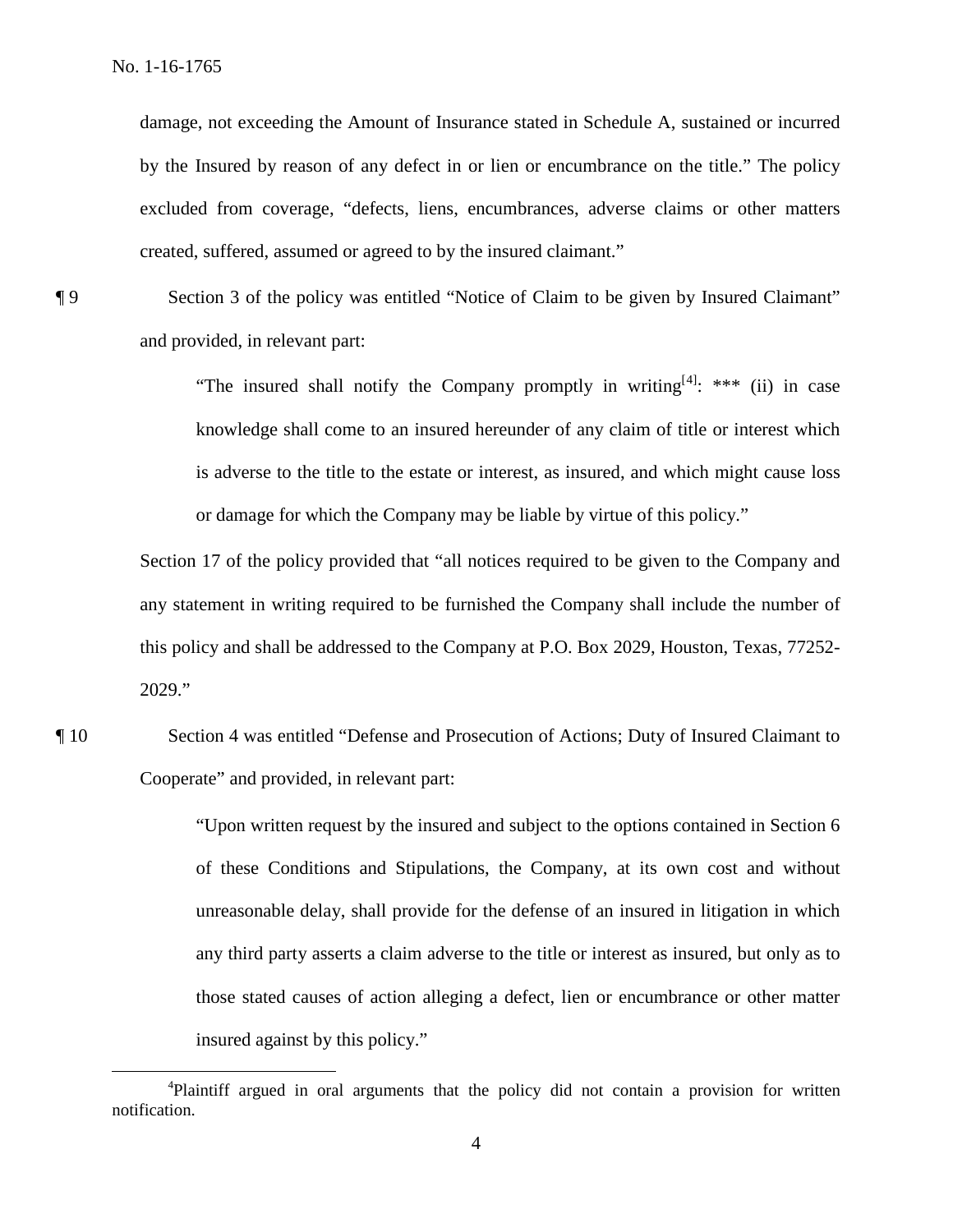- ¶ 11 Section 4 further stated: "The Company shall have the right, at its own costs, to institute and prosecute any action or proceeding or to do any other act which in its option may be necessary or desirable to establish the title to the estate or interest, as insured, or to prevent or reduce loss or damage to the Insured."
- ¶ 12 Section 6, which was entitled "Options to Pay Or Otherwise Settle Claims; Termination of Liability," provided additional options for defendant in the event a claim under the policy arose. Specifically, section 6(a) provided the option:

"To pay or tender payment of the amount of Insurance under this policy together with any costs, attorneys fees and expenses incurred by the insured claimant, which were authorized by the company up to the time of payment or tender of payment and which the Company is obligated to pay."

¶ 13 Section 6(b) provided defendant the option to pay or otherwise settle with parties other than the insured. Section 6(b) allowed defendant to:

> "(i) pay or otherwise settle with other parties for or in the name of an insured claimant any claim Insured against, under this policy, together with any costs, attorneys' fees and expenses incurred by the insured claimant, which were authorized by [the] Company up to the time of payment and which [the] Company is obligated to pay; or (ii) to pay or otherwise settle with the insured claimant the loss or damage provided for under this policy, together with any costs, attorneys fees and expenses incurred by the insured claimant which were authorized by [the] Company up to the time of payment and which [the] Company is obligated to pay."

¶ 14 Section 9, entitled "Limitation of Liability," then provided: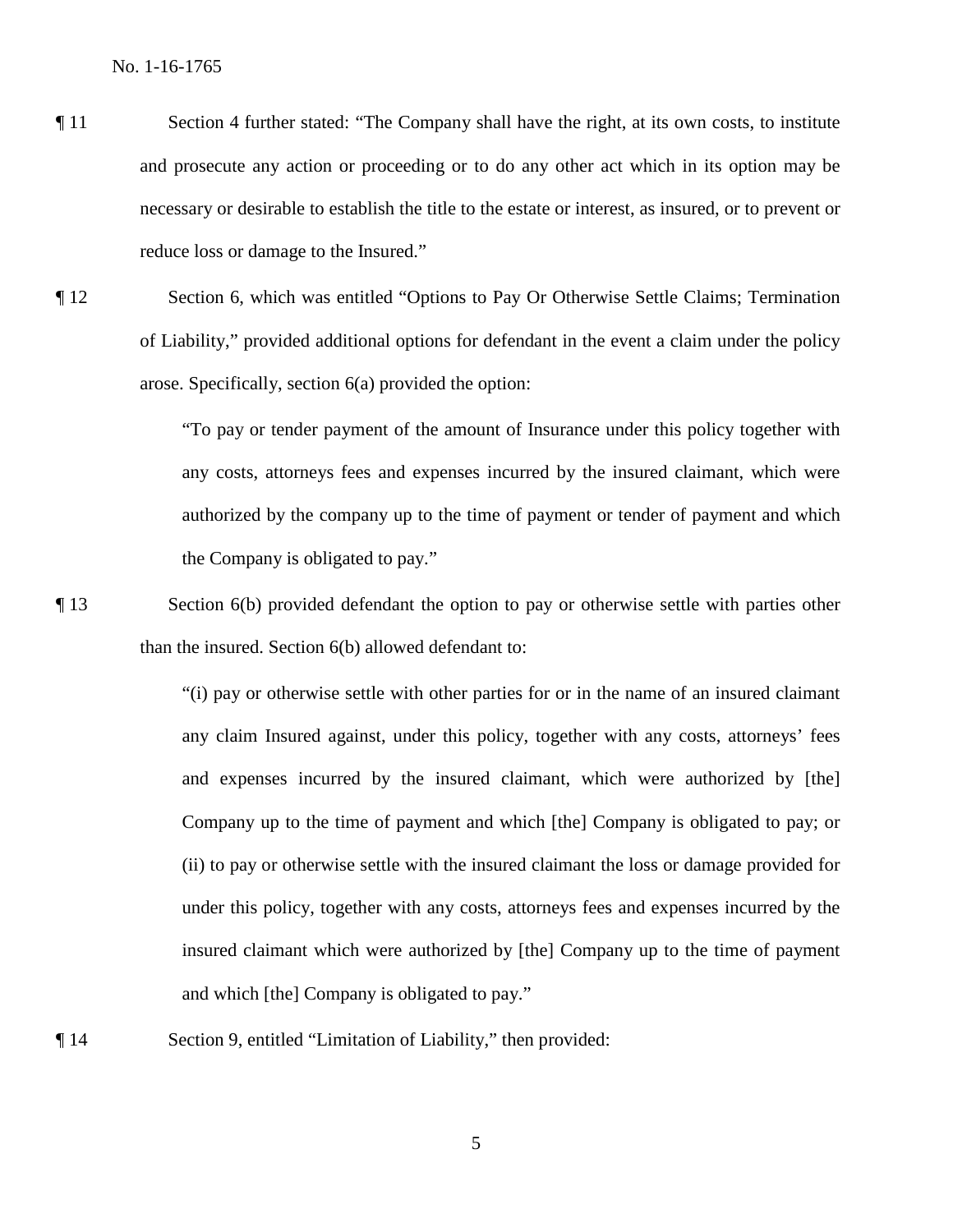"If the Company establishes the title, or removes the alleged defect, lien or encumbrance \*\*\* in a reasonably diligent matter by any method, including litigation and the completion of any appeals therefrom, it shall have fully performed its obligations with respect to that matter and shall not be liable for any loss or damage caused hereby."

- ¶ 15 Plaintiff additionally attached to the complaint an "Agreed Order of Injunction and Judgment" entered on December 1, 2009, against the Washington property in connection with the housing court action. The order dismissed the housing court action on the Washington property provided that plaintiff did not "rent, use, lease, or occupy the subject premises and shall keep the same vacant and secure until further order of the court." Further, the order required plaintiff to notify the City of Chicago and the court 30 days after any sale, transfer, or change in ownership. The order required plaintiff to schedule an inspection by June 1, 2010, to verify compliance with the order.
- ¶ 16 Also attached to the complaint was an "Order of Demolition," entered on July 2, 2012, in which the housing court found the Washington property "dangerous, hazardous, unsafe and beyond reasonable repair under the Unsafe Building Statute, 65 ILCS 11-31-1 (1996)." The City of Chicago was ordered to demolish the building located on the property. The order also granted the City of Chicago costs for the demolition.
- ¶ 17 II. Motion to Dismiss
- 

¶ 18 On March 4, 2014, defendant filed a motion to dismiss plaintiff's amended complaint pursuant to section 2-615 of the Code of Civil Procedure (Code) (735 ILCS 5/2-615 (West 2012)). Defendant argued count I of plaintiff's complaint failed to allege sufficient facts to state a cause of action for breach of contract. Further, defendant argued count II of plaintiff's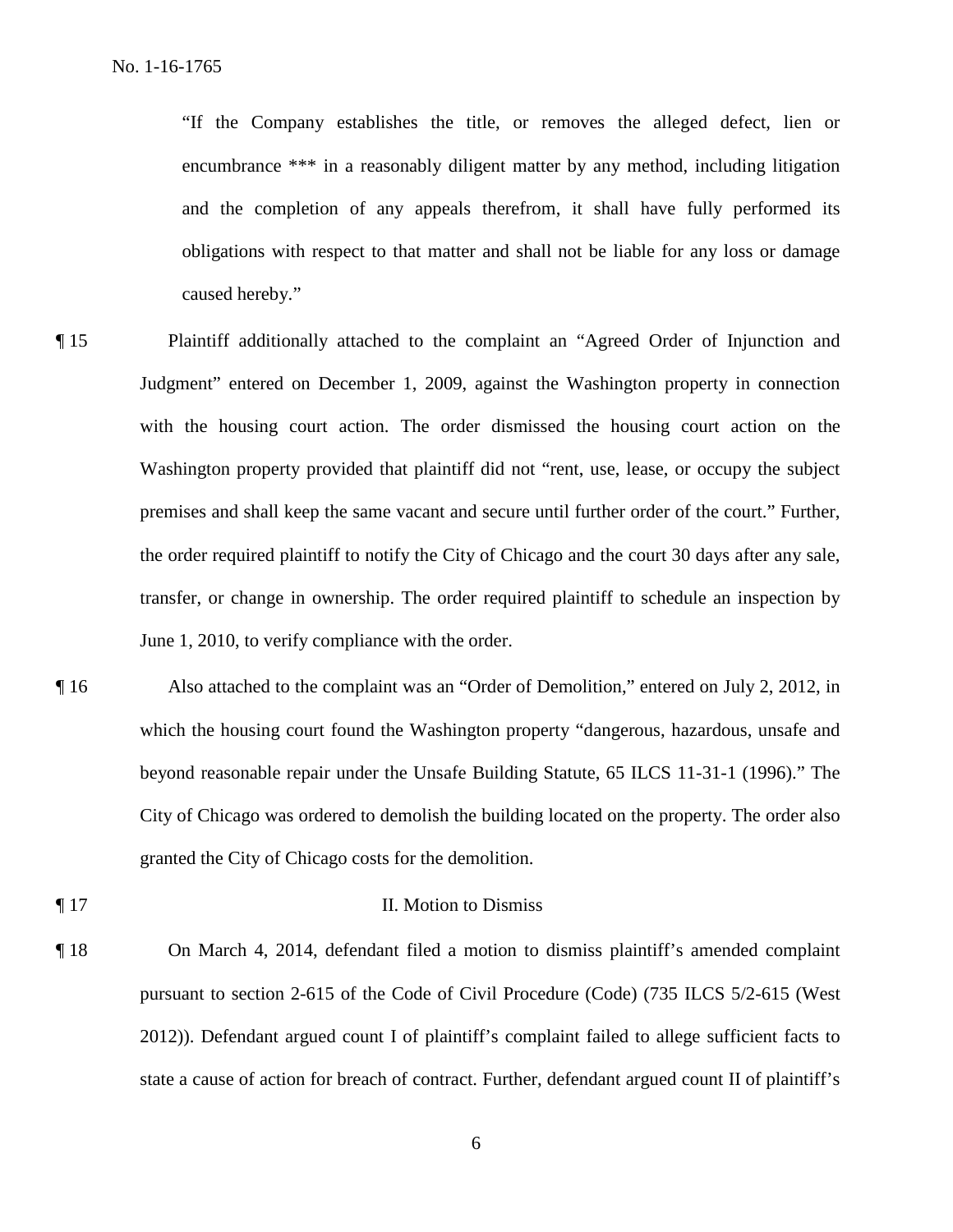complaint should be dismissed, as section 155 of the Insurance Code did not apply to defendant as a title insurance company.

- ¶ 19 On June 6, 2014, the trial court granted defendant's motion to dismiss in part. The trial court denied defendant's motion to dismiss count I of plaintiff's amended complaint, finding plaintiff alleged sufficient facts to state a cause of action for breach of contract. However, the trial court dismissed count II of plaintiff's amended complaint with prejudice. The trial court found that plaintiff could not bring a claim under section 155 of the Insurance Code against defendant, as the Insurance Code did not apply to title insurance companies.
- ¶ 20 III. Amended Complaint and Third-Party Complaint
- ¶ 21 On August 10, 2015, plaintiff filed a second amended complaint. Count I of the second amended complaint contained an identical breach of contract cause of action as previously alleged in plaintiff's prior complaint. The second amended complaint included under the dismissed second count's heading, "Count II was dismissed and is not pled in this Amended Complaint." Plaintiff also included a third count for breach of contract. The new count alleged that defendant failed to provide any payments to plaintiff or for the benefit of the property for three years. The complaint alleged that this failure amounted to a breach of the title insurance policy, which required defendant to correct defects in the title "in a reasonably diligent manner." The complaint further alleged that defendant's delay caused plaintiff's inability to secure a rehabilitation loan to prevent the demolition of the Washington property.
- 

¶ 22 On August 19, 2015, defendant filed a third-party complaint against Victor Love, the son of plaintiff and the person from whom plaintiff had purchased the property. While the thirdparty complaint is not at issue on appeal, we nevertheless briefly discuss it, since the parties went to trial on both complaints. The third-party complaint contained one count for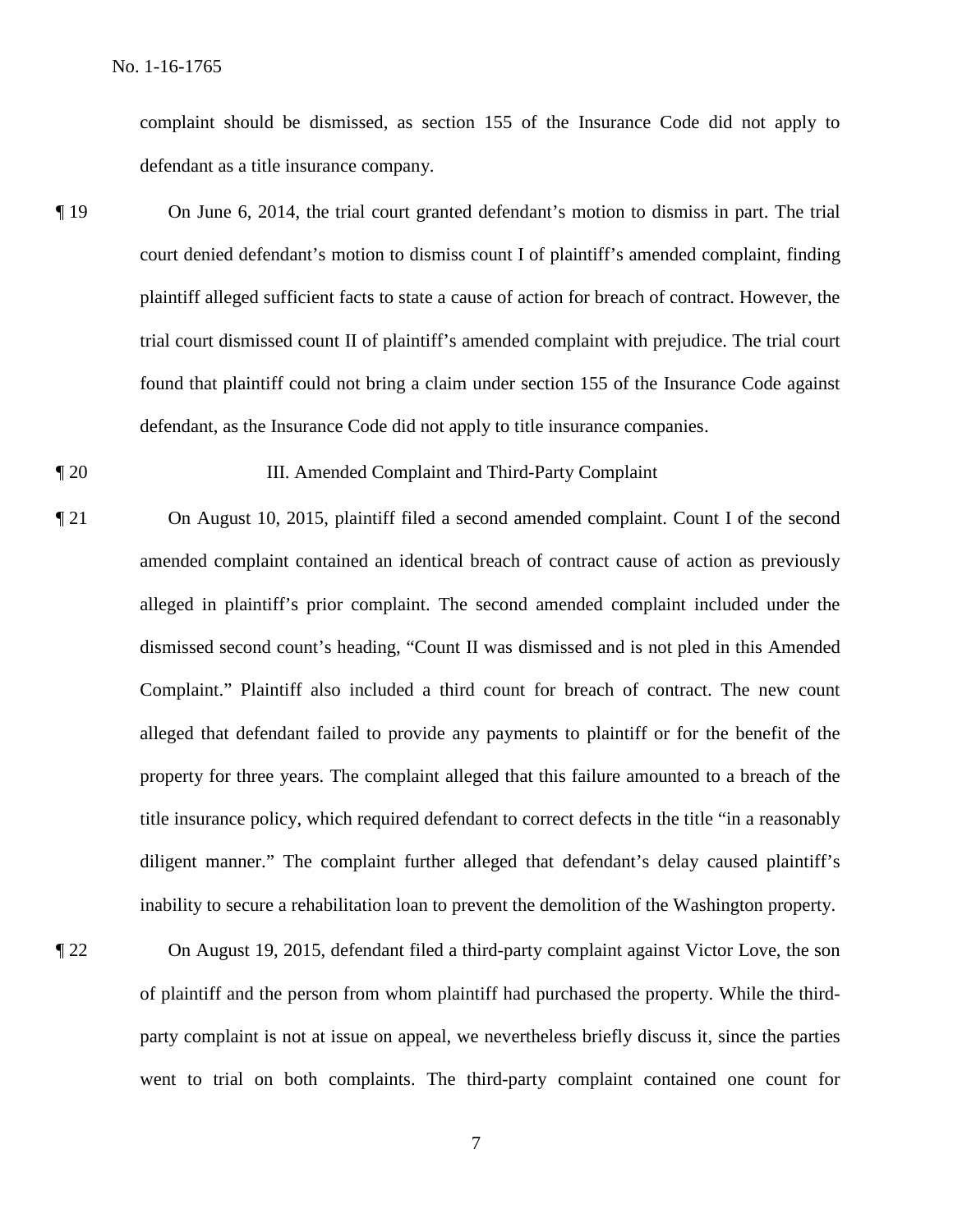subrogation, which alleged that Love had failed to disclose the second mortgage and the housing court action to defendant at the closing of the property. Defendant sought compensation from Love after defendant paid \$15,000 to remove the second mortgage lien from the Washington property's title.

## ¶ 23 IV. Motion to Dismiss

¶ 24 On September 11, 2015, defendant filed a motion to dismiss count III of plaintiff's second amended complaint pursuant to section 2-615 of the Code, arguing that count III was duplicative of count I of plaintiff's complaint as both were claims for breach of contract and were supported by the same allegations. On October 7, 2015, the trial court granted defendant's motion without prejudice. The trial court did not provide its reasoning.

$$
\P 25
$$

## V. Third Amended Complaint

¶ 26 On October 14, 2015, plaintiff filed her third amended complaint. The new complaint consisted only of one count for breach of contract. The complaint alleged that defendant was obligated under the title insurance policy to insure plaintiff against any losses resulting from title defects in the Washington property. The complaint alleged that after the closing, plaintiff learned of two defects in the title of the Washington property: the Deutsche Bank lien and the housing court action. Defendant had an obligation under the policy to remove these defects in the title in a "reasonable diligent manner," and the complaint alleged that the three-year period for defendant to remove the title defects constituted a breach of the title insurance policy. The delay in defendant's removal of the title defects resulted in plaintiff's inability to obtain a rehabilitation loan to make necessary repairs to the property. The complaint alleged that the delay additionally caused the ultimate deterioration of the Washington property and the loss of the value of the property in an amount in excess of \$150,000 due to the demolition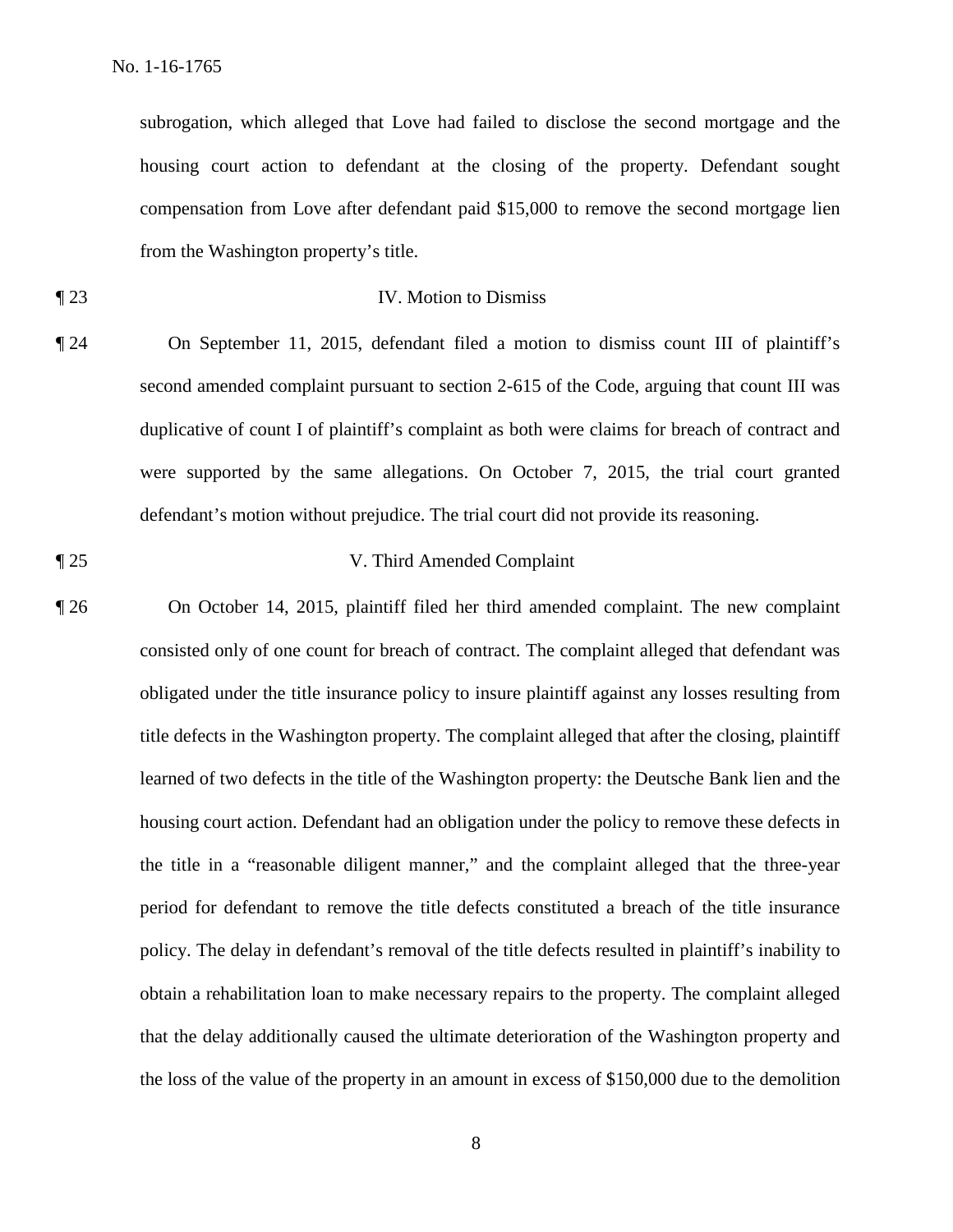of the property. The earlier count II, arising under the Insurance Code, was not pled, and the third amended complaint specifically stated that "Count II was dismissed and is not pled in this Amended Complaint." On November 20, 2015, defendant filed its answer to count I of plaintiff's third amended complaint, denying the allegations.

## ¶ 27 VI. Bench Trial

- ¶ 28 On April 19, 2016, the trial court conducted a one-day bench trial on plaintiff's third amended complaint and defendant's third-party complaint. The trial court heard testimony from plaintiff and third-party defendant Victor Love, as well as from Eleanor Sharp, defendant's claims counsel. The parties stipulated to the admission of several documents into evidence, including defendant's title commitment and title policy issued to plaintiff.
- ¶ 29 A. Plaintiff
- ¶ 30 Plaintiff testified that she had worked as a part-time mortgage broker since the 1980s. She testified that she had purchased approximately 15 to 20 properties within Chicago and currently owned several properties, including a commercial property, two houses, one condominium, and the land for the Washington property. Plaintiff first discussed purchasing the Washington property from her son, Love, in May 2006. Plaintiff testified she knew Love had experienced difficulties with prior tenants that had damaged the Washington property. Plaintiff observed the property prior to the purchase only from the outside, but plaintiff testified she only noticed the broken and boarded-up windows.
- ¶ 31 Plaintiff desired to assist her son, and Love provided plaintiff with the contact information for his mortgage company. Upon contacting the mortgage company, plaintiff learned Love was behind in mortgage payments in the amount of \$13,000. Plaintiff then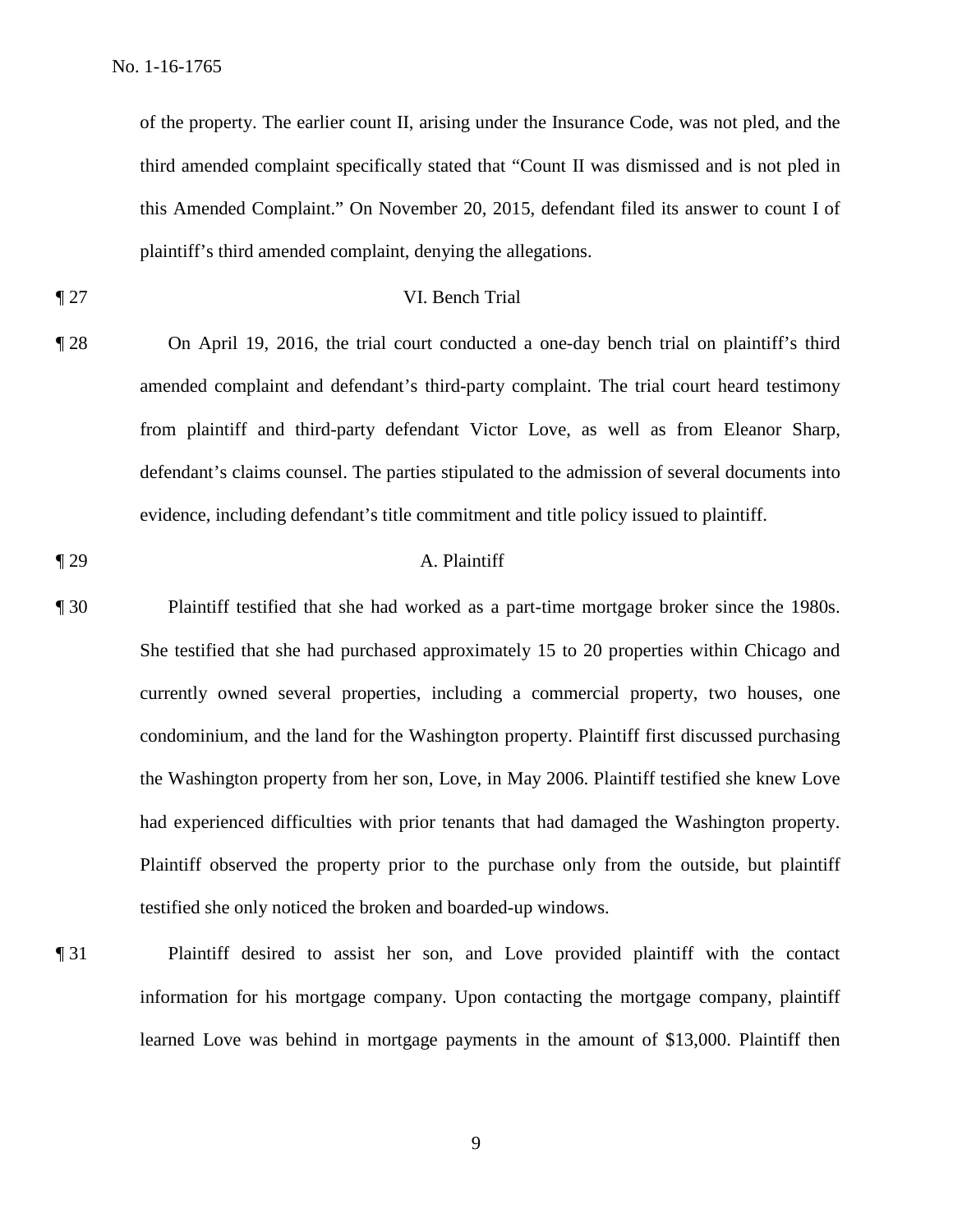provided \$13,000 to Love in order to pay off the past-due amount. Plaintiff testified that to the best of her knowledge, Love paid this amount to the mortgage company.<sup>5</sup>

¶ 32 Plaintiff testified that she then entered into an agreement with Love to purchase the Washington property. Plaintiff planned to purchase the Washington property in order to assist her son and to rehabilitate the property as an investment. In order to finance the purchase of the Washington property, plaintiff obtained a mortgage loan from Amalgamated Bank in the amount of \$77,470. Plaintiff also acquired \$111,000 in cash from Amalgamated Bank upon refinancing an additional property owned by plaintiff, which she also used towards the purchase of the Washington property. Plaintiff provided Amalgamated Bank with a copy of the title commitment issued by defendant. At the closing of the property on November 21, 2006, plaintiff understood that the funds from the purchase price were used to pay off the mortgages taken out by Love that appeared on the title commitment.<sup>6</sup> Plaintiff testified that at the closing on the Washington property, she was only aware of her own mortgage on the property from Amalgamated Bank.

¶ 33 However, plaintiff became aware of an additional mortgage on the Washington property when a representative from Amalgamated Bank contacted her approximately three weeks after the closing. Plaintiff learned that her son, Love, had previously obtained an undisclosed mortgage from Deutsche Bank in the amount of  $$39,000<sup>7</sup>$  After receiving this information,

 $\frac{1}{5}$ <sup>5</sup>We note that this testimony conflicts with the testimony of Love, who testified that plaintiff provided the payment directly to the mortgage company, not to him.

<sup>&</sup>lt;sup>6</sup>The closing statement and HUD settlement statement, which were stipulated to by the parties and admitted into evidence, indicated that the purchase price of \$184,500 was used to pay off Love's debt owed to Litton Loan Servicing in the amount of \$174,671.55 and Chicago Community Ventures in the amount of \$5000. No additional mortgage loans were listed on the documents. Love conveyed the Washington property to plaintiff in a warranty deed, dated November 21, 2006, and recorded December 5, 2006, which was also stipulated to and admitted into evidence.

 $7$ The record demonstrates that, in order to finance his initial purchase of the Washington property, Love acquired two mortgages on the property with Chapel Mortgage on May 23, 2003: one mortgage in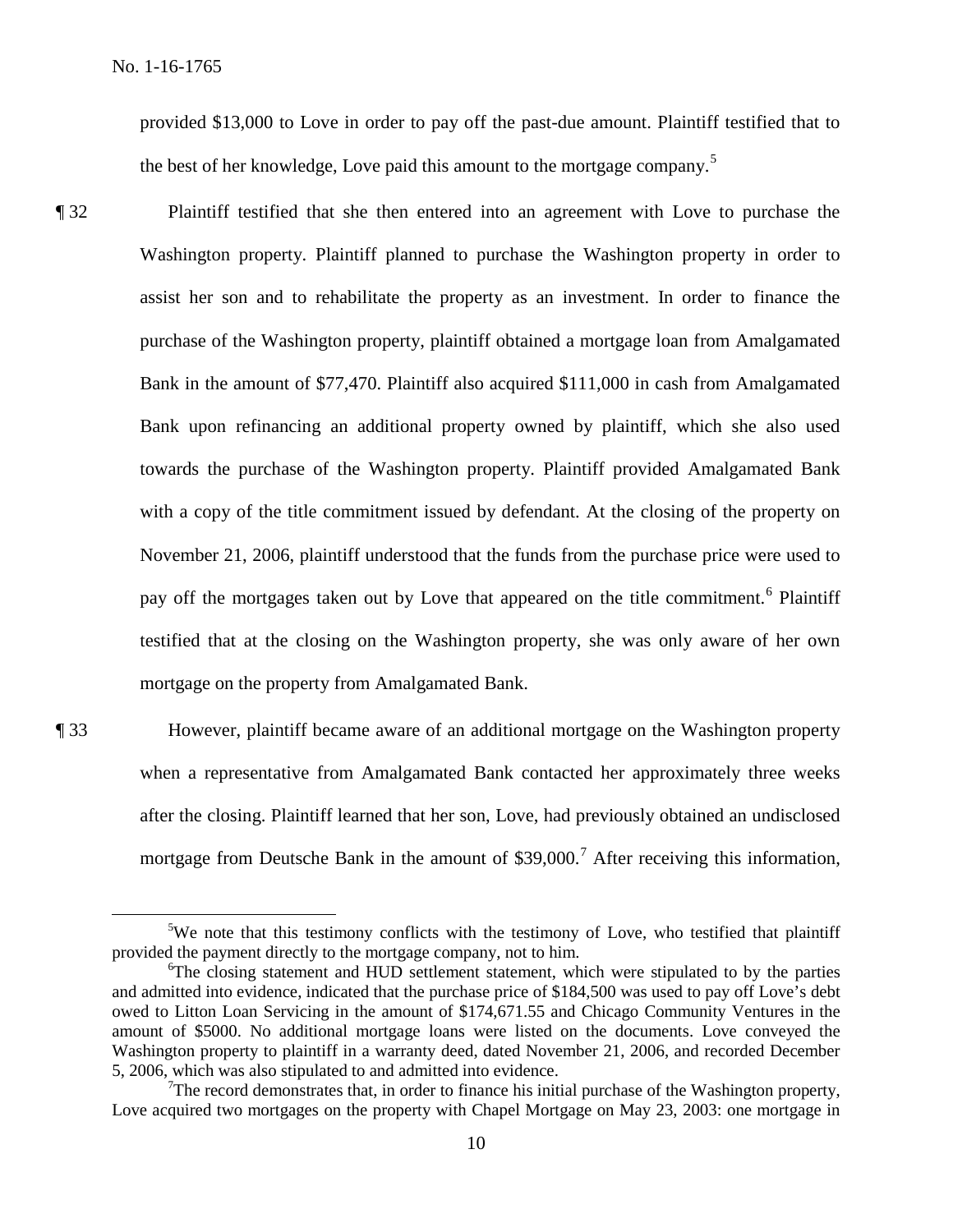plaintiff testified that she went to defendant's office on Southwest Highway in December 2006, where she was told she would have to retain an attorney. Plaintiff testified she was given a claim number, but had no further communications with defendant.

¶ 34 Plaintiff testified that she attempted to obtain additional financing for the rehabilitation of the property from Amalgamated Bank, but was unsuccessful due to the undisclosed Deutsche Bank lien. She also testified that she was unable to obtain a rehabilitation loan from either Illinois Federal Savings or Highland Community Bank. However, plaintiff subsequently testified that she was able to obtain a \$20,000 rehabilitation loan in April 2007 from Illinois Federal Savings to replace the windows on the second floor and in the basement of the property. Plaintiff also testified she hired an architect for \$7000 to draw plans for the rehabilitation of the Washington property. Plaintiff additionally testified she hired an individual to decorate the condominium for \$4000. Plaintiff maintained the landscaping; however, no other rehabilitation efforts were completed. Plaintiff testified she attempted to sell the property in either 2009 or 2010. Although plaintiff received offers for the property, plaintiff never reached an agreement with any prospective buyers.

 $\overline{a}$ 

¶ 35 On cross-examination, plaintiff admitted that she inspected the inside of the property as well as the outside of the property prior to the closing. She testified that she knew the property required a substantial amount of work. Plaintiff denied that she was aware of the code violations at the time of the purchase. However, plaintiff reviewed the appraisal for the property on the stand and agreed with a majority of the dilapidated descriptions of the property.

the amount of \$146,250 and one mortgage in the amount of \$39,000. The first mortgage was paid off during the closing of the Washington property on November 21, 2006. The second mortgage was, at some point, sold or transferred to Wilshire Mortgage Company as the servicer for Deutsche Bank. This second mortgage loan was not paid off in the closing of the Washington property and did not appear in defendant's title commitment or title policy.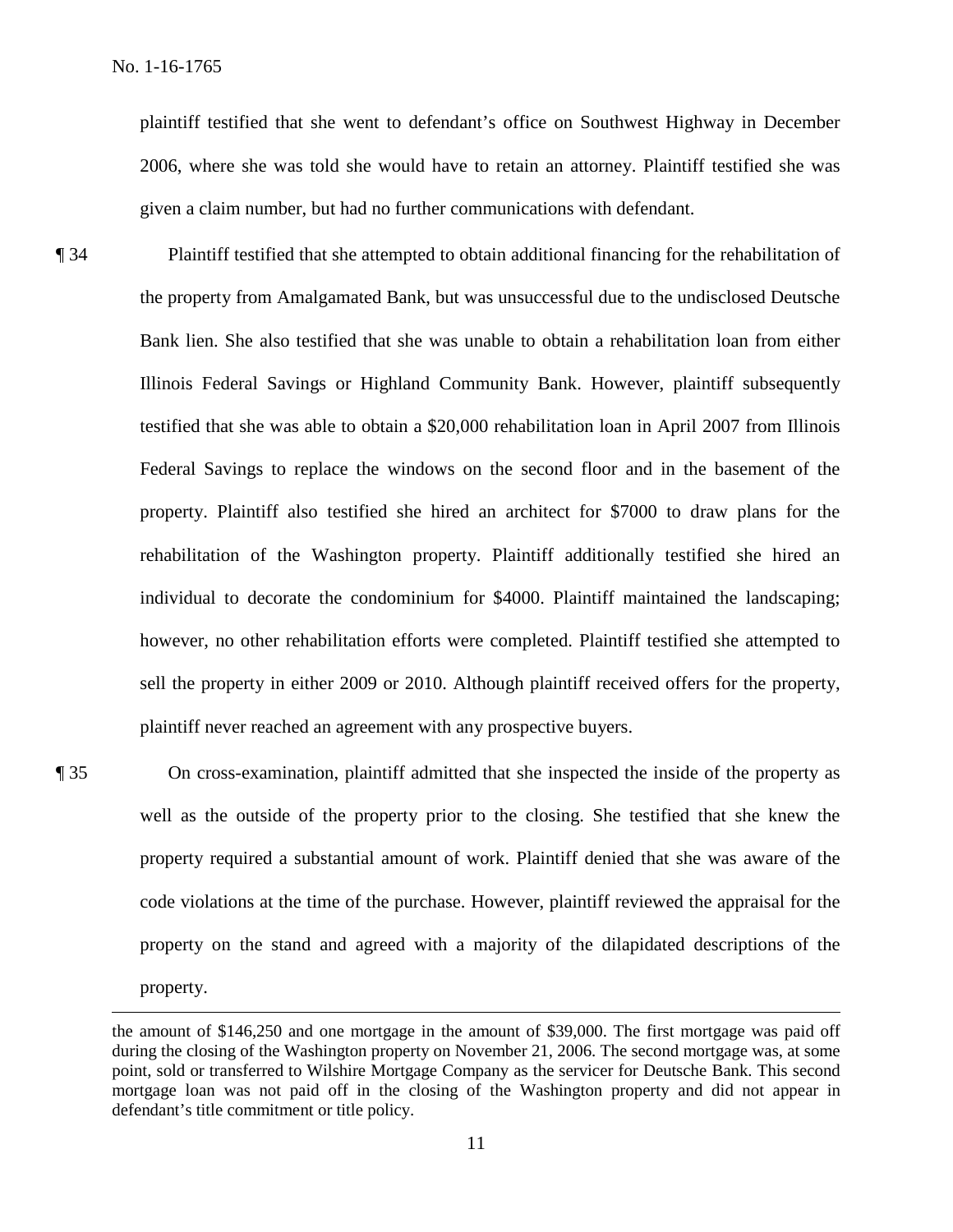- ¶ 36 Further on cross, plaintiff first denied that she attempted to sell the Washington property as early as the summer of 2007. However, upon viewing a contract for the Washington property dated June 12, 2007, for the amount of \$380,000, plaintiff retracted her testimony. Plaintiff testified that she entered into a contract with a prospective purchaser for the Washington property. Plaintiff then admitted that the building code violations were disclosed to the prospective buyer. Plaintiff testified that the prospective buyer under the contract rescinded due to the inability to obtain proper financing.
- ¶ 37 Plaintiff additionally admitted that she was aware that Deutsche Bank filed a lawsuit against Love and his wife, as well as Amalgamated Bank, concerning the Washington property in the fall of 2007. Plaintiff testified that her attorney notified defendant by letter, disclosing the existence of the Deutsche Bank second mortgage and building code violations. Plaintiff testified she was unaware that defendant responded to the letter.
- ¶ 38 Additionally, plaintiff testified that defendant retained an attorney to represent plaintiff in the housing court action. Plaintiff approved of the attorney and was pleased with his efforts. Plaintiff testified that the housing court action was dismissed on December 1, 2009, on the condition that plaintiff would keep the property secured and vacant until the multiple code violations were satisfied. Plaintiff was shown a City of Chicago's emergency motion brought against her to reinstate the demolition of the Washington property when the City discovered that the property was not kept secure and was open and fire-damaged with holes in the interior floors. Plaintiff then admitted she went to court and was told of the new violations, and admitted that she made no effort to satisfy the code violations from 2009 through 2012.
- ¶ 39 Plaintiff testified she knew that defendant eventually paid Deutsche Bank to remove the mortgage lien from the title of the Washington property. Plaintiff also testified that she knew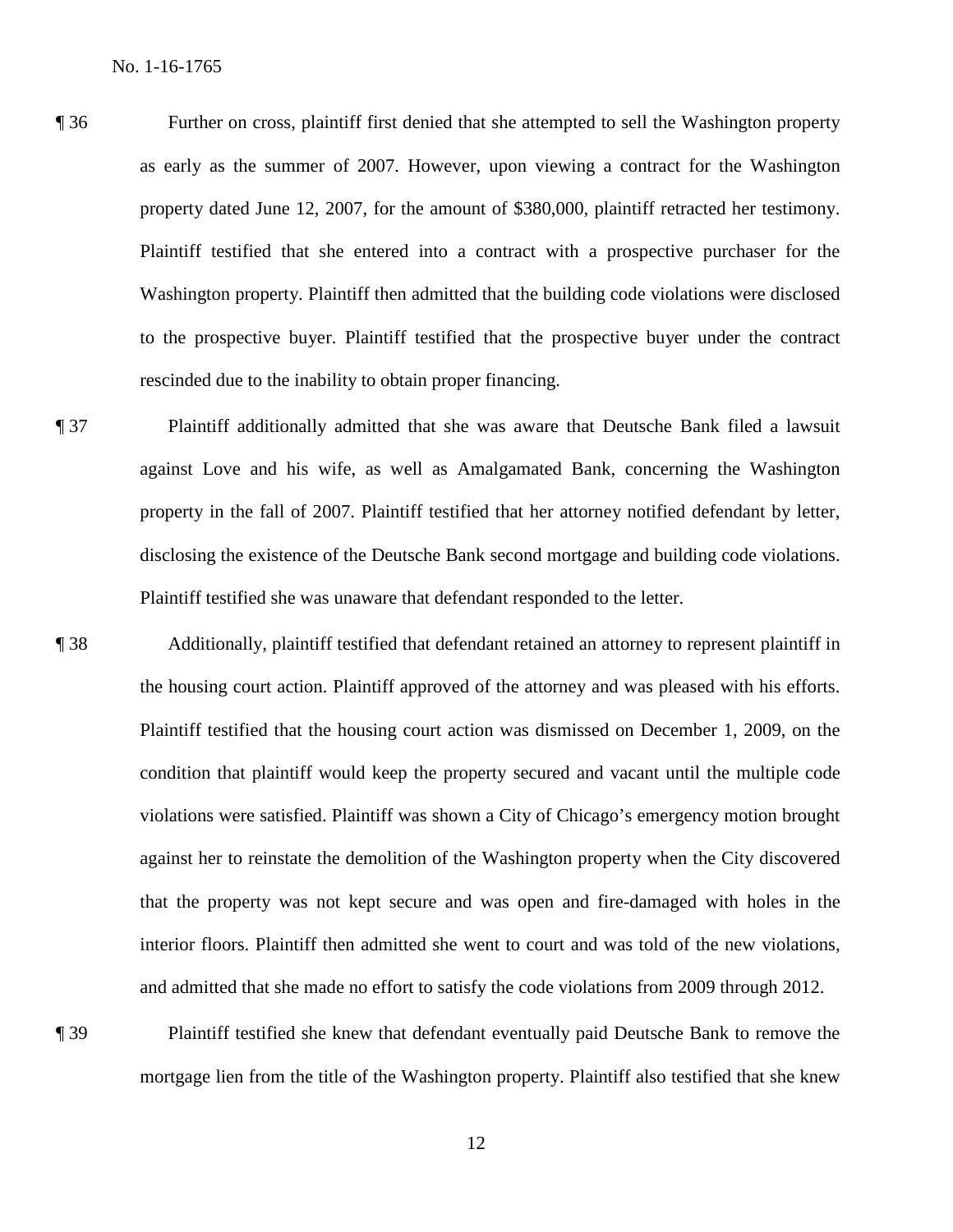that defendant paid Amalgamated Bank to remove her own mortgage lien from the title of the Washington property. However, plaintiff testified that she did not become aware that the Deutsche Bank mortgage was not paid off until November 2011.

- ¶ 40 B. Victor Love, Third-Party Defendant
- ¶ 41 Third-party defendant Victor Love testified that he and plaintiff, his mother, had regular contact as they worked together in a restaurant. Love testified that he originally purchased the Washington property as an investment property and that this was his first real estate investment property. Love rented the Washington property to tenants as two separate units. Love experienced difficulties with the tenants, including drug use and damage to the property. The Washington property eventually became vacant and was further vandalized and damaged.
- ¶ 42 Love testified that he discussed these difficulties with plaintiff, who then expressed a desire to assist Love. Love gave plaintiff the information to contact his mortgage company. Love testified that plaintiff and Love did not discuss or agree to a price for the sale of the Washington property; the sale price was set by the mortgage company. Love testified that it was his understanding that plaintiff made payments to the mortgage company, including the payments Love had missed, to bring his mortgage on the Washington property current. Love testified that plaintiff did not personally pay him \$13,000 for the defaulted mortgage. Love testified that he was not aware of the second mortgage on the property from Deutsche Bank at the time he issued a deed to the Washington property to plaintiff at the closing. As a result, he did not disclose the second mortgage from Deutsche Bank to plaintiff.

¶ 43 On cross-examination, Love testified that prior tenants vandalized the Washington property prior to the transfer of ownership to plaintiff. He testified that the tenants vandalized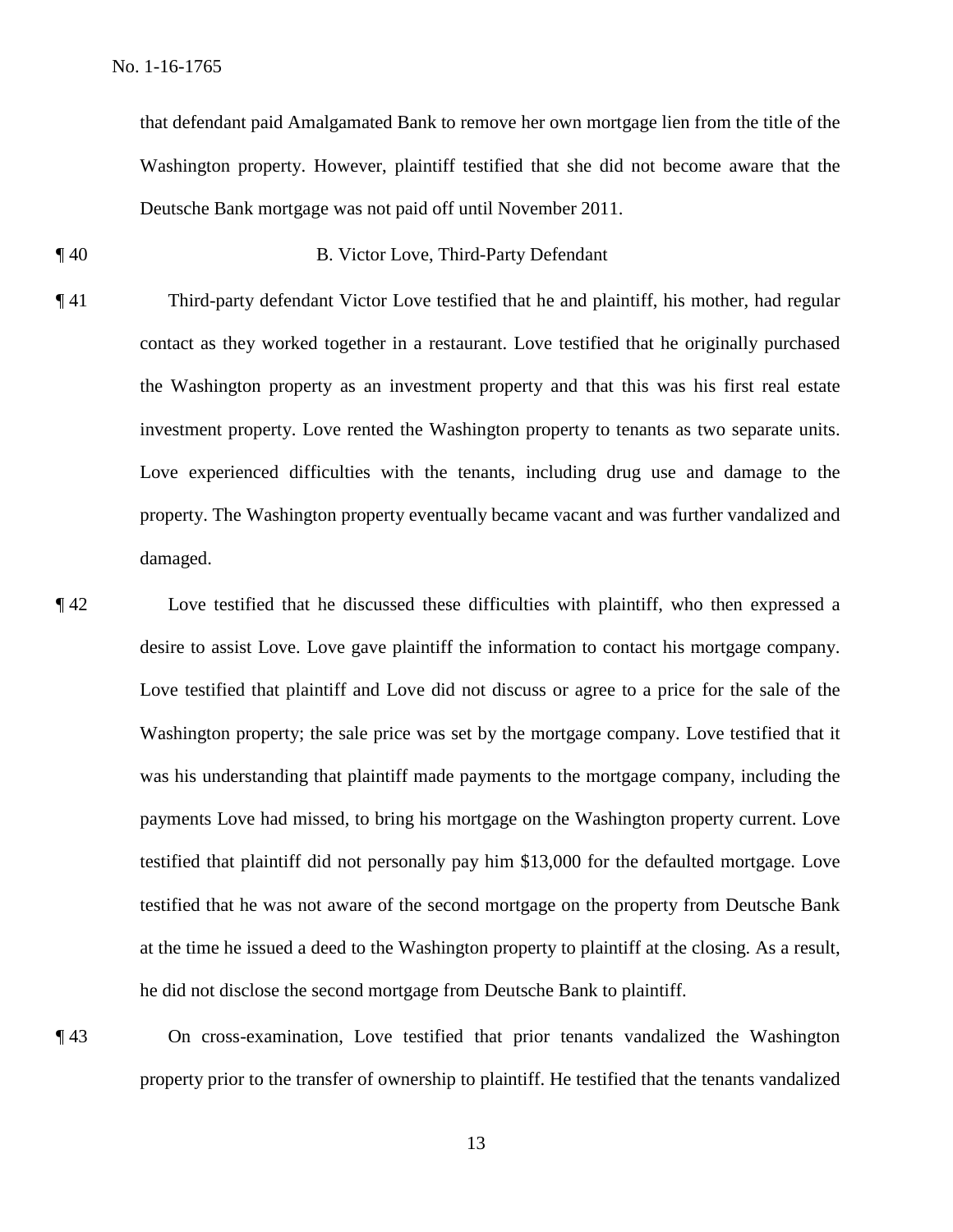the plumbing, windows, and toilets. Love denied that plaintiff viewed the interior portions of the property prior to purchase, despite impeachment from his deposition testimony that indicated she did make a visual inspection. Additionally, Love denied that he received the complaint filed by the City of Chicago concerning the Washington property in September 2006. Love testified that he was not at the property on July 11, 2006, when an inspection by the City occurred, and testified that the last time he visited the property was in 2005. Love reviewed the document that indicated a notice was issued regarding the dangerous and unsafe conditions to the property. However, Love testified he never received this notice, though he admitted the notice was sent to his correct post office box.

¶ 44 Love was shown a court order dated November 14, 2006, which required him to be present for an inspection of the property. Love testified he did not recall being present at the court hearing. Love admitted that the court order read, "Victor Love is granted 28 days to answer," and further that default was not entered against him. Love also admitted that his signature was on a document, entitled "Affidavit of Title, Covenant and Warranty," dated November 21, 2006. Love testified that he truthfully signed the affidavit because at the time of the signing he had not received notice of the housing court action. Love testified that he believed he signed the documents at defendant's office; however, he admitted it was possible that it could have been at the office of another title company.

## ¶ 45 C. Eleanor Sharp, Claims Counsel for Defendant

¶ 46 Eleanor Sharp testified that she worked for defendant as a claims counsel and was the claims attorney assigned to plaintiff's claim. Sharp testified that defendant's policy requires insureds to provide written notice of the title defects to be sent to the address listed on the policy. Sharp testified she received a written notice of the title defects in a letter from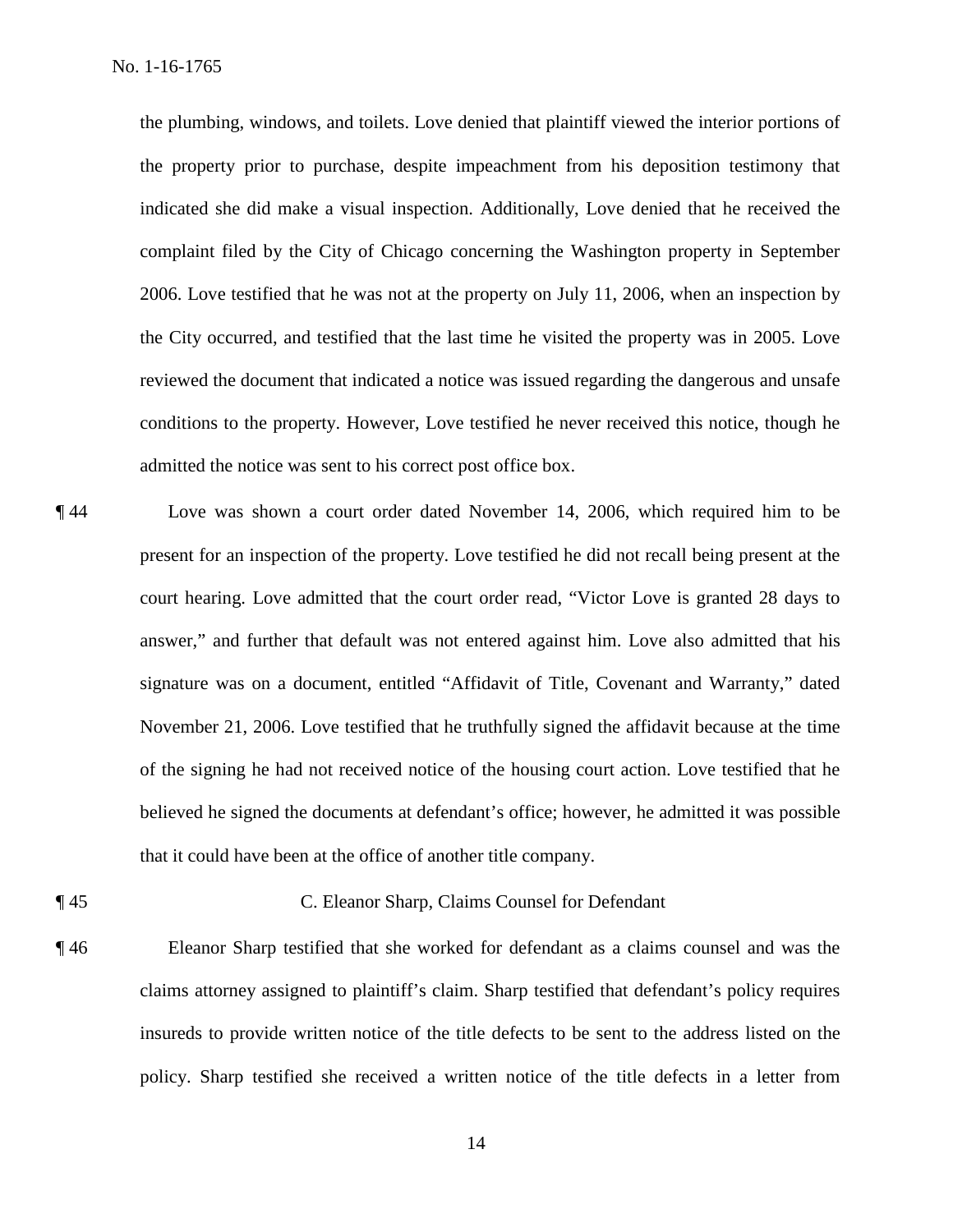plaintiff's attorney, dated December 27, 2007. The letter contained defendant's incorrect address; however, Sharp eventually came into possession of the letter. Sharp issued a letter in reply upon receipt, dated January 15, 2008. The letter indicated that defendant would begin processing plaintiff's claim.

- ¶ 47 Sharp testified that she first determined that the Deutsche Bank mortgage was covered under the terms of plaintiff's title insurance policy and that an exclusion did not apply. Sharp testified that Love did not disclose the second mortgage from Deutsche Bank on the Washington property. Sharp did not suspect any collusion between plaintiff and Love because she was unaware that Love was plaintiff's son. Sharp testified she did not personally examine the title search that defendant conducted on the Washington property.
- ¶ 48 Sharp testified that defendant cured all of the title defects on the Washington property by December 2009. She further testified that defendant asserted an equitable subrogation claim on behalf of Amalgamated Bank. This claim formed the basis of defendant's settlement with Deutsche Bank to remove the lien against the property. Additionally, an appraisal of the Washington property was conducted in May 2009, wherein it was valued between \$25,000 and \$35,000. Sharp testified that defendant came to an agreement for the removal of the Deutsche Bank mortgage in the amount of \$15,000 in July 2009. Defendant also retained an attorney to represent plaintiff in the housing court action, and defendant paid \$17,000 in attorney fees. The housing court action was resolved on December 1, 2009. Sharp additionally testified that payments were also made in the amount of \$44,000 to Amalgamated Bank to pay off plaintiff's own mortgage on the property.
- 

¶ 49 Sharp relayed the information regarding the curing of the title defects on the property to plaintiff's attorney in either 2009 or early 2010. Sharp also testified that if plaintiff had given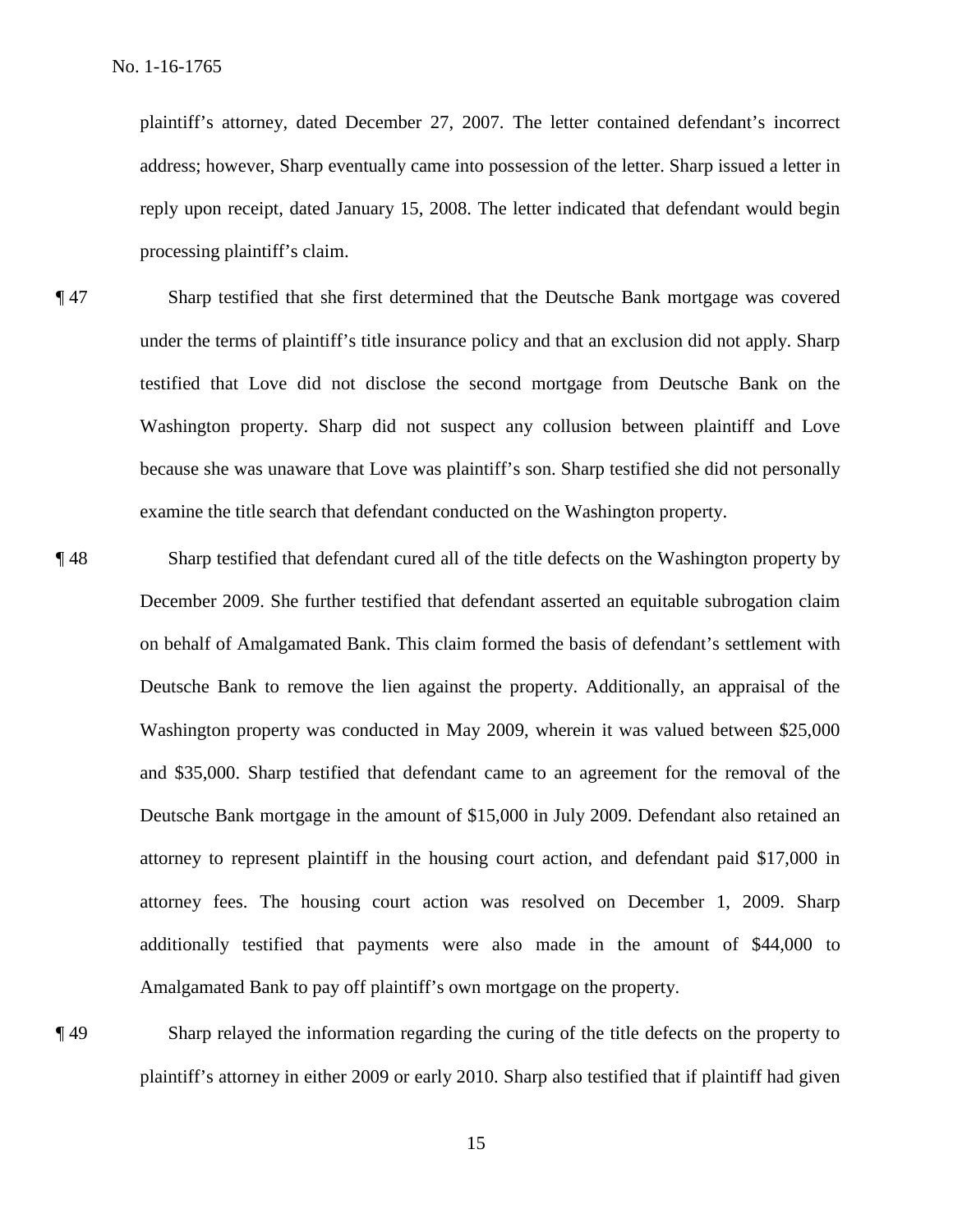defendant notice that she desired to obtain a rehabilitation loan, defendant could have provided an indemnity letter to Amalgamated Bank. This would have allowed defendant to obtain the rehabilitation loan. Yet, plaintiff failed to do so.

- ¶ 50 D. Trial Court's Findings
- ¶ 51 On May 19, 2016, the trial court entered judgment in favor of defendant and judgment in favor of Love. The court found that plaintiff failed to provide evidence to establish the required elements of her breach of contract claim, including that defendant's conduct constituted a breach of the title insurance policy, proximate cause, and cognizable damages. The trial court recognized that plaintiff argued that the three-year period in which defendant cured the defects constituted a breach of contract, but found that plaintiff failed to provide evidence to establish when this period commenced and concluded. The court found plaintiff's arguments merely attempted to place the burden on defendant to prove that the title defect claims were resolved within a reasonable period of time under the policy. As a result, plaintiff failed to prove by a preponderance of the evidence that defendant's conduct constituted a breach of the insurance policy.
- ¶ 52 Furthermore, the court found that plaintiff did not prove damages proximately caused by the breach. The trial court noted that plaintiff argued she sustained damages in the amount of \$110,000. However, the trial court found that the evidence did not establish a basis for this amount other than the amount pertained to plaintiff's investment expenses in the property. These amounts included window replacements in the amount of \$20,000; architect fees in the amount of \$7000; condominium attorney fees in the amount of \$4000; and other attorney fees in the amount of \$6000. The trial court found that these expenses were merely related to plaintiff's commercial real estate investment in the property and were not recoverable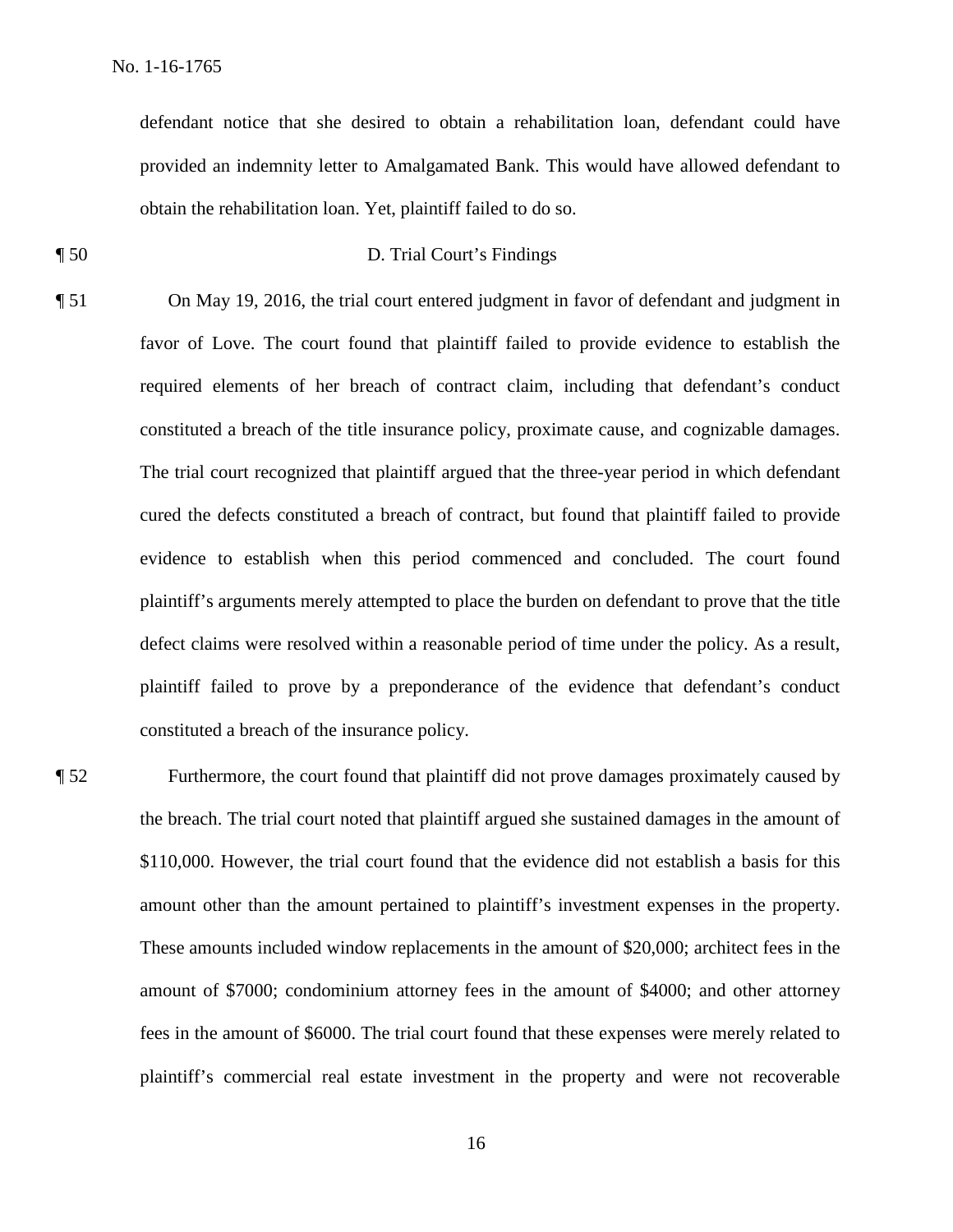damages for the alleged breach of the title insurance policy. The court noted that, to the extent plaintiff's damages included plaintiff's loan used to obtain the property, the evidence indicated that defendant had already paid that amount. Additionally, the court denied plaintiff's claims of \$441,000 in exemplary damages, as plaintiff failed to offer any basis for the award of these damages. Therefore, plaintiff failed in her burden of proof to satisfy the preponderance of the evidence standard for her claim against defendant for breach of the title insurance policy.

- ¶ 53 On June 16, 2016, plaintiff filed her notice of appeal from the order of the trial court on May 19, 2016, entering judgment in favor of defendant and against plaintiff. This appeal follows.
- 

## ¶ 54 ANALYSIS

- ¶ 55 On appeal, plaintiff raises a number of arguments with respect to the trial court's findings on plaintiff's breach of contract claim. Plaintiff challenges the trial court's holding with respect to the finding that plaintiff failed to prove a breach of the title insurance policy requiring defendant to remove defects in a "reasonably diligent manner." Plaintiff also contests the trial court's finding that plaintiff failed to prove proximate cause and damages. Plaintiff additionally raises new issues that were not addressed in the bench trial, including the applicability of section 155 of the Insurance Code and the implied covenant of good faith and fair dealing.
- ¶ 56 I. Standard of Review
- ¶ 57 The parties disagree as to our standard of review of the trial court's decision. Defendant contends that the "manifest weight of the evidence" is the proper standard, while plaintiff argues that the standard that must apply is the "clearly erroneous" standard.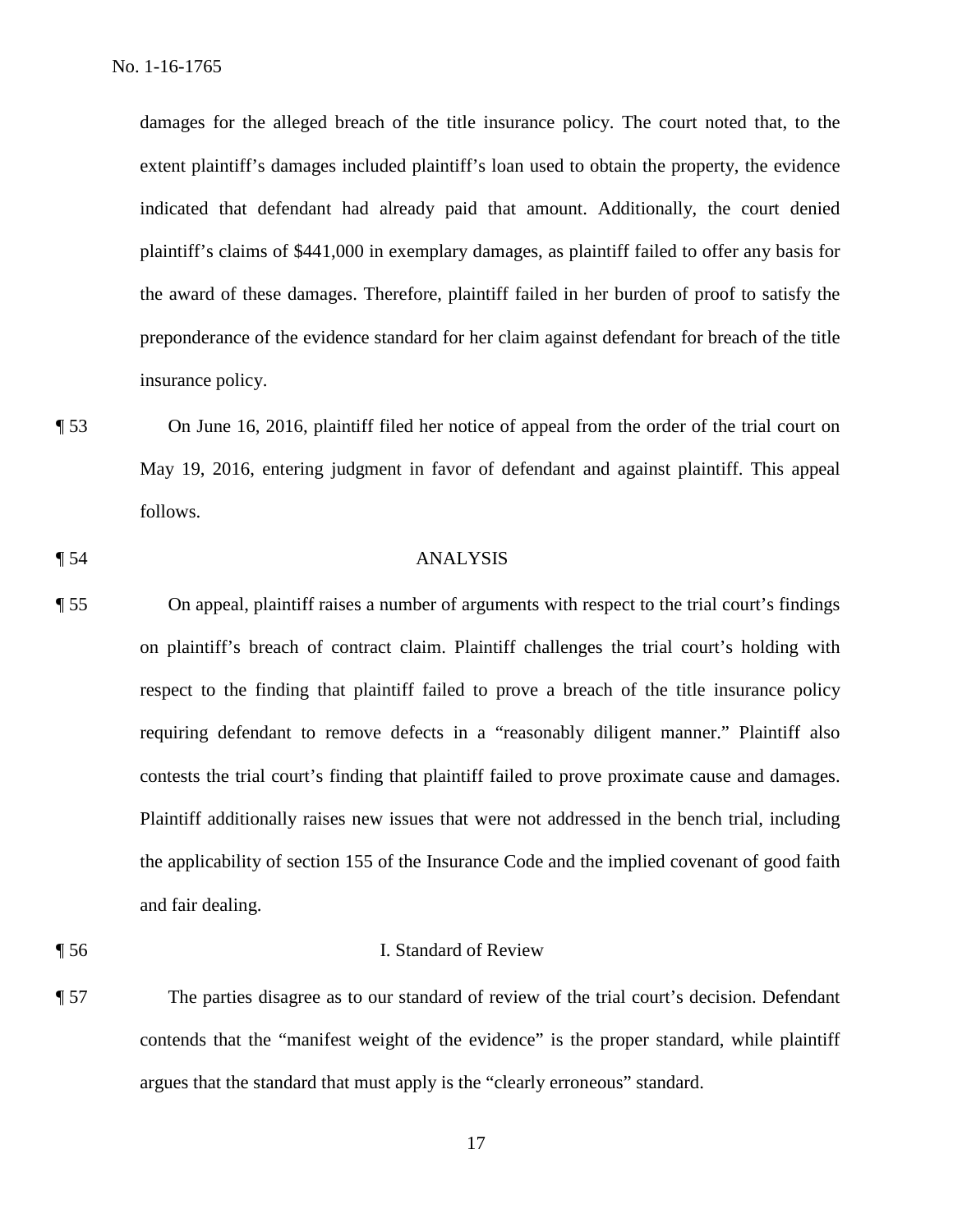¶ 58 Our supreme court has limited the clearly erroneous standard to the review of administrative decisions on mixed questions of fact and law. *Samour, Inc. v. Board of Election Commissioners*, 224 Ill. 2d 530, 542 (2007). "In all other civil cases, we review legal issues *de novo* and factual issues under a manifest weight of the evidence standard." *Samour*, 224 Ill. 2d at 542. The Illinois Supreme Court has accepted the application of the clearly erroneous standard of review to the review of decisions other than that of an administrative agency in limited situations, such as a trial court's ruling on allegations of discrimination in jury preemptory challenges. See *McDonnell v. McPartlin*, 192 Ill. 2d 505, 527 (2000). However, plaintiff fails to properly address this issue and further fails to provide a legal basis as to why this court should expand this narrow standard of review to apply to the review of the trial court's decision in the bench trial of this matter. Plaintiff cites only to Illinois case law involving review of administrative decisions to which the clearly erroneous standard applies.

¶ 59 The standard of review that this court applies to a trial court's decision following a bench trial is to determine if the judgment is based on facts that are against the manifest weight of the evidence. *Gambino v. Boulevard Mortgage Corp.*, 398 Ill. App. 3d 21, 51 (2009). "A decision is against the manifest weight of the evidence only when an opposite conclusion is apparent or when the findings appear to be unreasonable, arbitrary, or not based on the evidence." *Eychaner v. Gross*, 202 Ill. 2d 228, 252 (2002). The manifest weight of the evidence standard affords great deference to the trial court because the trial court is in a superior position to determine and weigh the credibility of the witnesses, observe witnesses' demeanor, and resolve conflicts in their testimony. *People v. Jones*, 215 Ill. 2d 261, 268 (2005).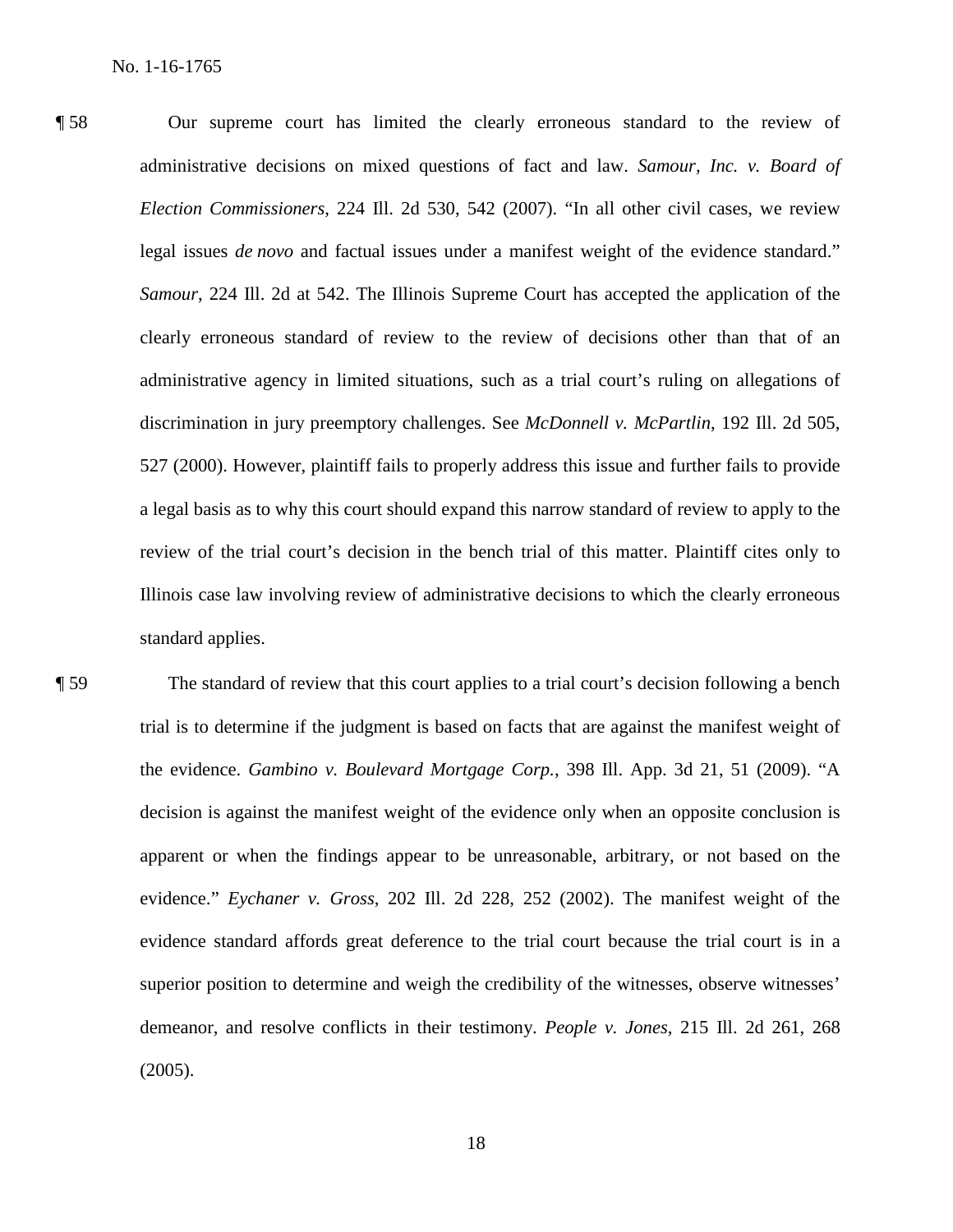¶ 60 The parties agree that this case also involves the interpretation of the terms of a title insurance policy contract, which presents an issue of law that is reviewed *de novo*. *Crum & Forster Managers Corp. v. Resolution Trust Corp.*, 156 Ill. 2d 384, 391 (1993). "Under the *de novo* standard of review, the reviewing court does not need to defer to the trial court's judgment or reasoning." *Platinum Partners Value Arbitrage Fund, Ltd. Partnership v. Chicago Board Options Exchange*, 2012 IL App (1st) 112903, ¶ 12. "*De novo* review is completely independent of the trial court's decision." *Platinum Partners Value Arbitrage Fund, Ltd. Partnership*, 2012 IL App (1st) 112903, ¶ 12. *De novo* consideration means we perform the same analysis that a trial judge would perform. *Khan v. BDO Seidman, LLP*, 408 Ill. App. 3d 564, 578 (2011).

¶ 61 II. Delay in Removing Encumbrances on the Title of the Property

- ¶ 62 Plaintiff claims that defendant failed to cure title defects against the Washington property in a "reasonably diligent manner." The trial court found that plaintiff failed to offer evidence that the defects in the title were not cured in a "reasonable diligent manner."
- ¶ 63 "[T]he rules applicable to contract interpretation govern the interpretation of an insurance policy." *Founders Insurance Co. v. Munoz*, 237 Ill. 2d 424, 433 (2010). However, an insurance contract will be liberally construed in favor of the insured. *First Chicago Insurance Co. v. Molda*, 2015 IL App (1st) 140548, ¶ 33. When analyzing an insurance policy, the primary objective is to give effect to the intent of the parties. *Valley Forge Insurance Co. v. Swiderski Electronics, Inc.*, 223 Ill. 2d 352, 362 (2006). An insurance policy is construed as a whole in order to give effect to every provision, as it must be assumed that every provision was intended to serve a purpose. *Valley Forge Insurance Co.*, 223 Ill. 2d at 362. "[W]here policy provisions are unambiguous, the court must give the words of the provisions their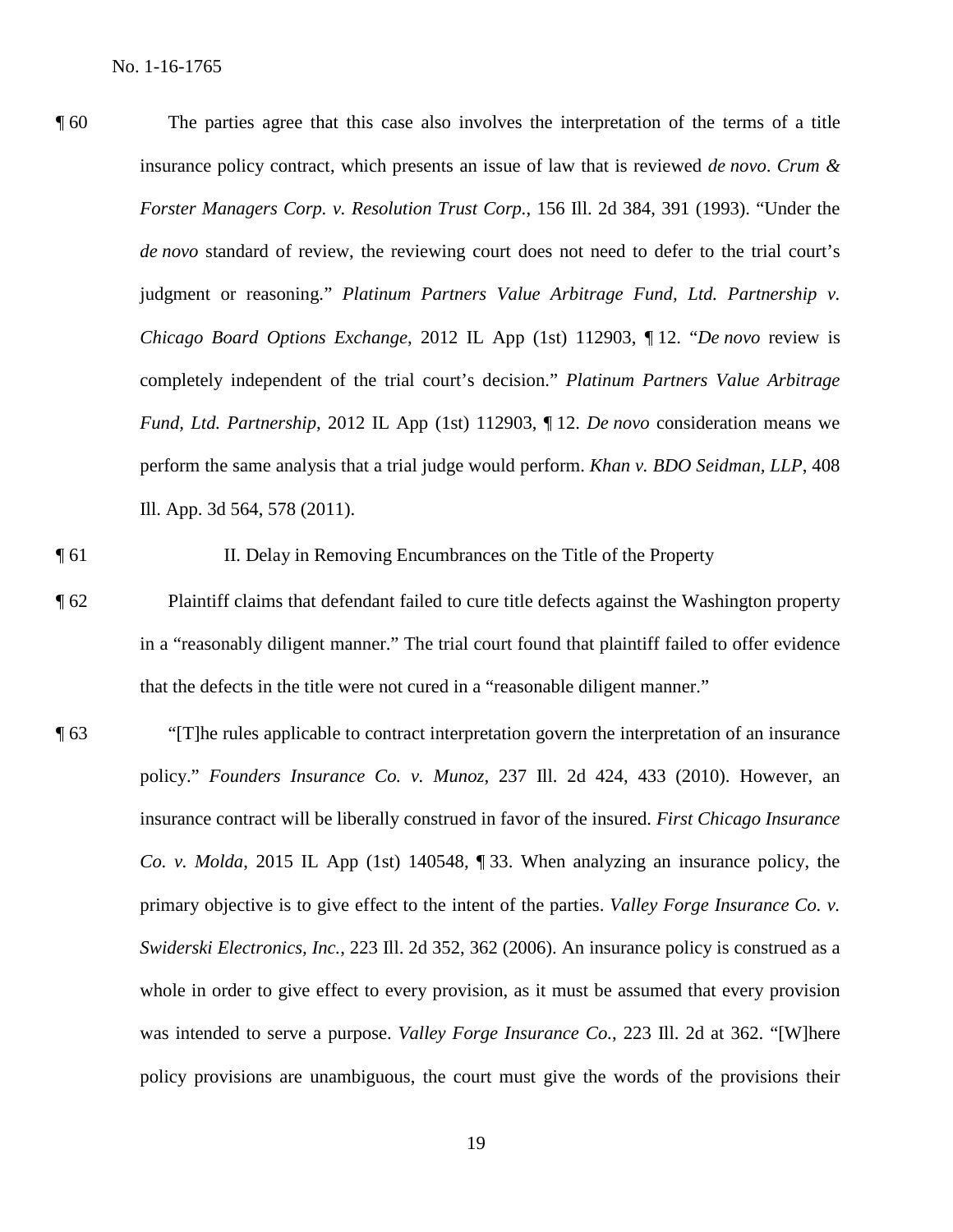plain and ordinary meaning." *Indiana Insurance Co. v. Liaskos*, 297 Ill. App. 3d 569, 573 (1998).

¶ 64 Under the title insurance policy, defendant agreed to insure plaintiff against "any defect in or lien or encumbrance on the title" of the Washington property. Defendant does not dispute the fact that the Deutsche Bank mortgage and the housing court action were defects in title, and plaintiff does not dispute the fact that defendant resolved these defects. Instead, plaintiff argues that defendant breached section 9(a) of the title insurance policy, which required defendant to remove the encumbrances on the title "in a reasonably diligent manner," claiming that defendant took three years to remove the title defects. Plaintiff's argument requires us to consider both (1) the point in time that triggered defendant's obligations under the policy to initiate the removal of the title defects and (2) defendant's actions once its obligations to remove the title defects arose. We consider each issue in turn.

¶ 65 First, the trial court found that plaintiff failed to provide sufficient evidence to establish the date upon which plaintiff provided sufficient notice to defendant in order to trigger the claim process under the policy. On appeal, plaintiff claims that defendant's obligations were triggered when she provided oral notice of the claim to defendant through a personal encounter with a representative from defendant's office where plaintiff was issued a claim number. Plaintiff testified this encounter occurred in December 2006, shortly after plaintiff first discovered the Deutsche Bank lien through a representative of Amalgamated Bank. Plaintiff did not provide any evidence that she had any further contact with defendants after this initial encounter.

¶ 66 In response, defendant argues that plaintiff did not provide proper written notice to defendant until December 27, 2007, as required under the policy to trigger the claims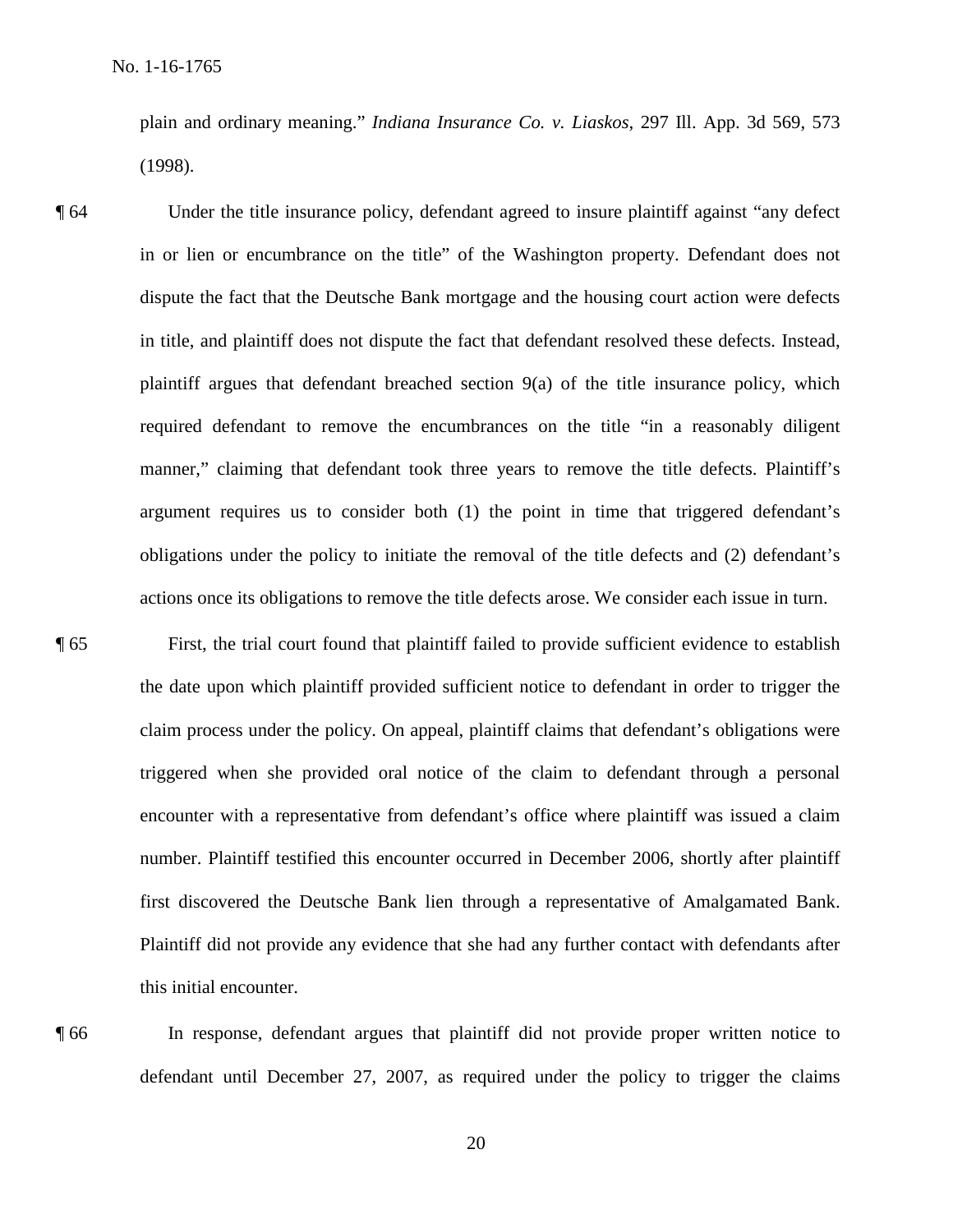process. Additionally, defendant argues that plaintiff's appearance before an unknown party regarding the title defect claim was not proper notice under the policy.<sup>8</sup> Sharp, defendant's claim counsel, testified she received a written letter, dated December 27, 2007, from plaintiff's attorney. Sharp confirmed receipt of this written notice by responding in a letter, dated January 15, 2008, which indicated that defendant would initiate an investigation to begin curing the title defects.<sup>9</sup>

¶ 67 Under the terms of the title insurance policy, plaintiff was required to submit written notice in order to trigger the claim process. Section 3 of the policy required the insured to "notify the Company promptly in writing" in the event a claim arose. If the policy language is clear and unambiguous, the court will apply the provisions of the agreement using their plain and ordinary meaning. *Indiana Insurance Co.*, 297 Ill. App. 3d at 573. In the case at bar, plaintiff failed to provide written notice to defendant until December 27, 2007. Plaintiff does not argue that she provided written notice prior to this date. Defendant entered into a settlement to remove the disputed Deutsche Bank mortgage from the title by July 2009, within 18 months of December 27, 2007. In fact, defendant removed all title defects against the Washington property, including plaintiff's own mortgage lien on the property, by December 2009, within a two-year period. Therefore, we cannot find that it was against the manifest weight of the evidence for the trial court to conclude that plaintiff had failed to establish that defendant's obligations were triggered prior to December 2007, as she claimed.

 <sup>8</sup>  ${}^8$ During the bench trial, it was alluded to during opening arguments and in an objection during plaintiff's testimony that plaintiff appeared to the affiliated offices of "Stewart Title," rather than "Stewart Title Guaranty Company." However, no witness testified to the name of the company where plaintiff appeared.

<sup>&</sup>lt;sup>9</sup>Plaintiff's letter, dated December 27, 2007, and defendant's letter, dated January 15, 2008, were stipulated to and entered into evidence at the bench trial.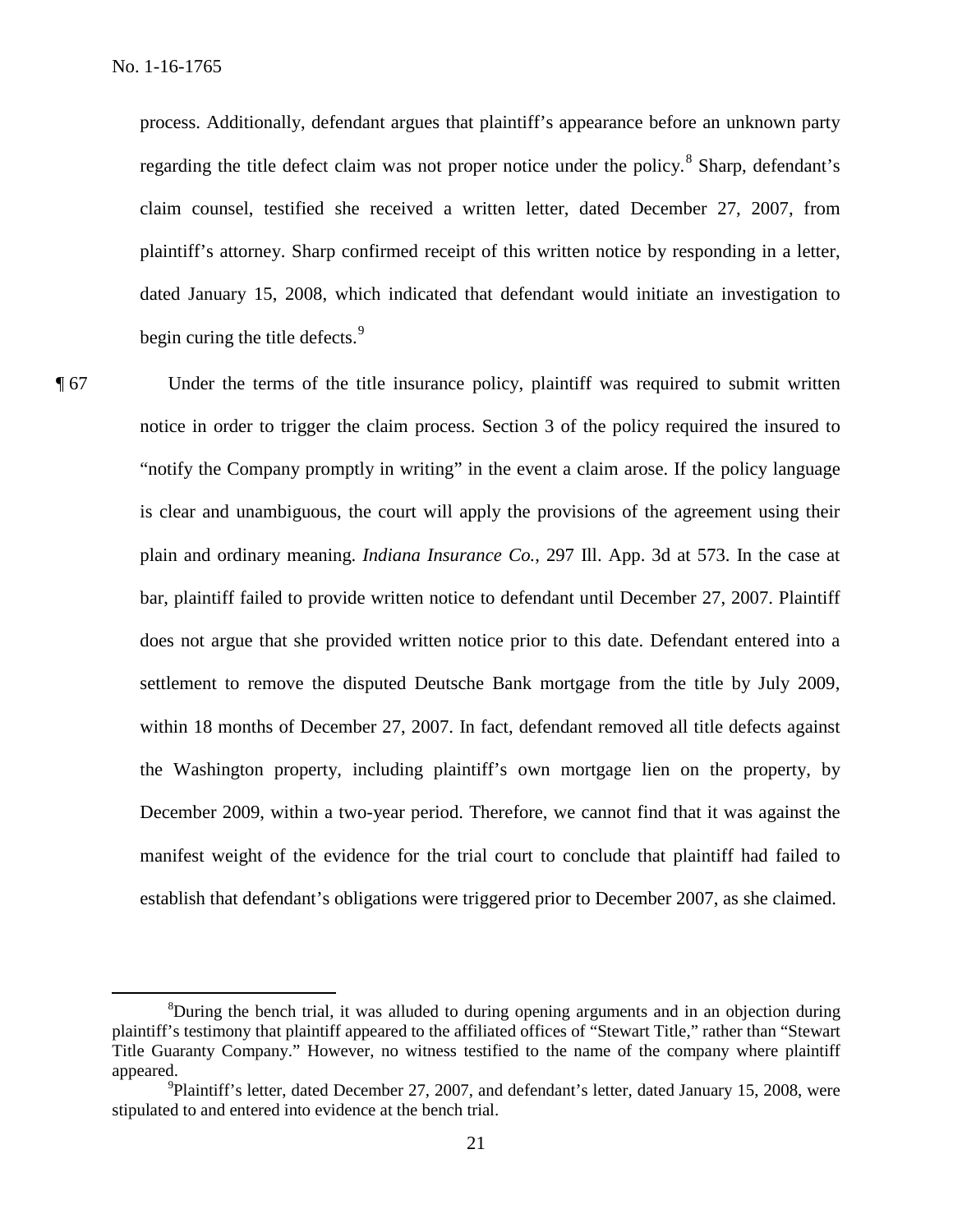- ¶ 68 The issue is whether the 18-month period in which defendant cured the title defects were performed within a "reasonable diligent manner" as required under the policy. The trial court found that plaintiff failed to prove that defendant did not cure the title defects in a reasonably diligent manner by a preponderance of the evidence. We cannot find that this conclusion was against the manifest weight of the evidence. The question of whether an 18-month period constitutes a "reasonable" period of time cannot be decided as a matter of law, as this is an issue of fact to be resolved by the trial court. See *Brown v. State Farm Fire & Casualty Corp.*, 33 Ill. App. 3d 889, 894 (1975) (finding that a reasonable period of time for an insurer to resolve a claim depends on the circumstances of each case and is a question of fact unless the period of time constitutes a period so brief or so long as to be clearly reasonable or unreasonable).
- ¶ 69 In the case at bar, plaintiff admits that whether this period of time is reasonable for defendant to cure the defects is a question of fact for the trial court's determination. However, plaintiff argues that other courts in other cases have determined much shorter periods of time to be unreasonable. To support her argument, plaintiff cites only to case law applying section 155 of the Insurance Code, which allows for the recovery of punitive damages in the event an insurance company is liable for the unreasonable delay in settling a claim where the court deems the delay "vexatious and unreasonable." 215 ILCS 5/155 (West 2012). We do not find this persuasive as it is not applicable to the case at bar.
- ¶ 70 First, on June 6, 2014, the trial court dismissed plaintiff's count II, which stated her claim under section 155 of the Insurance Code. On October 14, 2015, plaintiff filed an amended complaint wherein count II was not pled and merely stated "Count II was dismissed and is not pled in this Amended Complaint." Appellate review is forfeited if a party fails to refer to,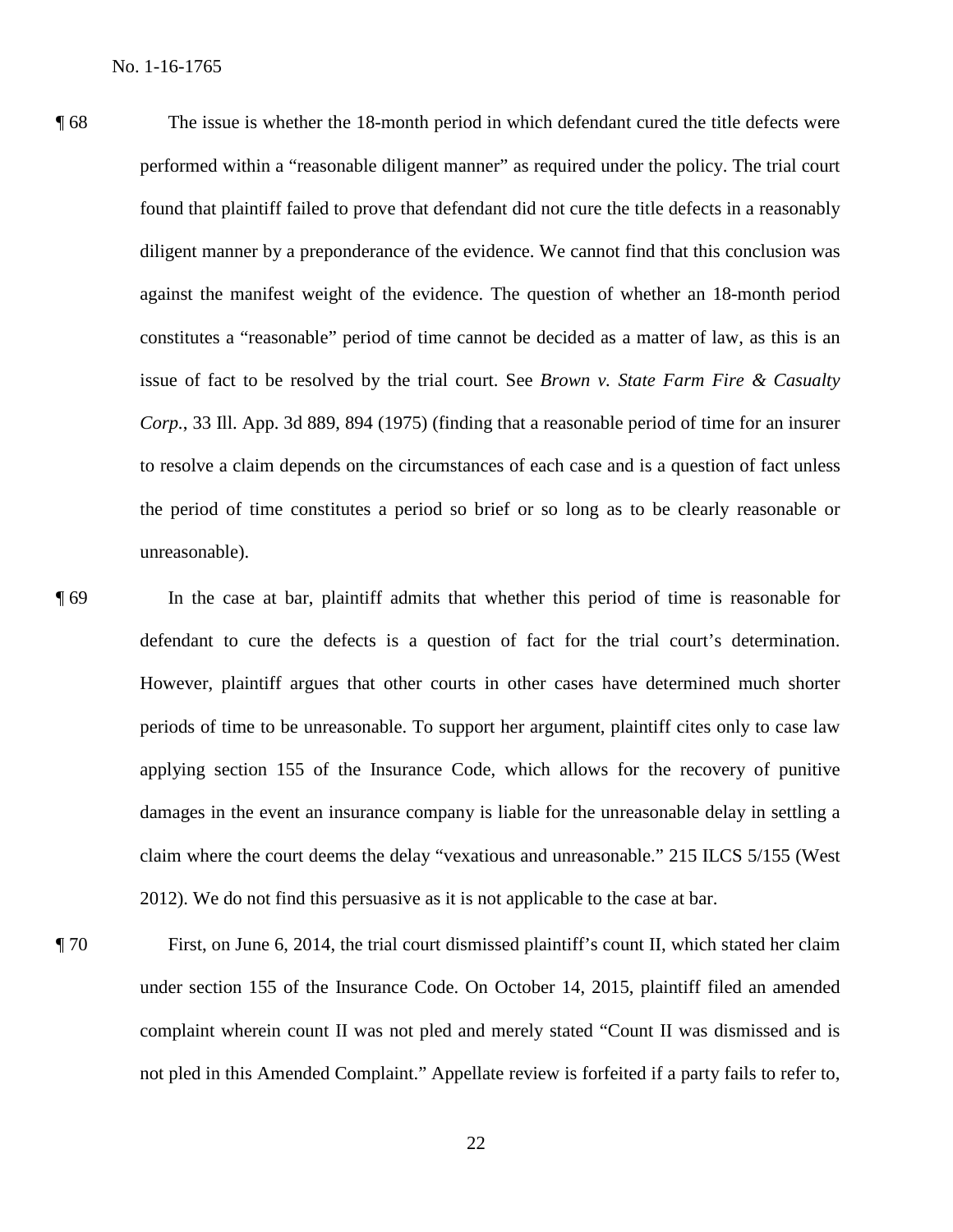adopt, or otherwise incorporate prior pleadings in amended complaints. *Barnett v. Zion Park District*, 171 Ill. 2d 378, 384 (1996). Plaintiff failed to adopt or incorporate count II in her amended complaint. In fact, plaintiff's amended complaint clearly stated that the claim was not pled. Plaintiff proceeded solely on her breach of contract claim. As a result, plaintiff forfeited this claim, which is unreviewable on appeal.

- ¶ 71 We further note that plaintiff fails to establish that the Insurance Code is applicable to defendant in the case at bar. The Insurance Code expressly precludes its application to "companies now or hereafter organized or transacting business under the Title Insurance Act [(215 ILCS 155/1 *et seq.* (West 2012))]." 215 ILCS 5/451 (West 2012). Defendant claims that it is organized and transacts business under the Title Insurance Act, and plaintiff does not dispute this fact. Thus, by its express terms, the Insurance Code does not apply. Additionally, the Title Insurance Act does not contain a similar provision, holding title insurance companies liable for an unreasonable delay in settling a claim. See 215 ILCS 155/1 *et seq.* (West 2012).
- ¶ 72 Instead, Illinois courts have held that "[t]he scope of a title insurer's liability is properly defined by contract." *First Midwest Bank, N.A. v. Stewart Title Guaranty Co.*, 218 Ill. 2d 326, 341 (2006). In the case at bar, the insurance policy at issue does not define or provide any additional clarity as to the appropriate length of time for the cure in the title defect to be removed to be in a "reasonably diligent manner." As a result, we cannot say as a matter of law that the 18-month period constituted a breach of the policy, regardless of whether courts in other cases have found shorter periods to be unreasonable. Accordingly, whether defendant acted in a "reasonably diligent manner" depends on the particular facts concerning defendant's conduct.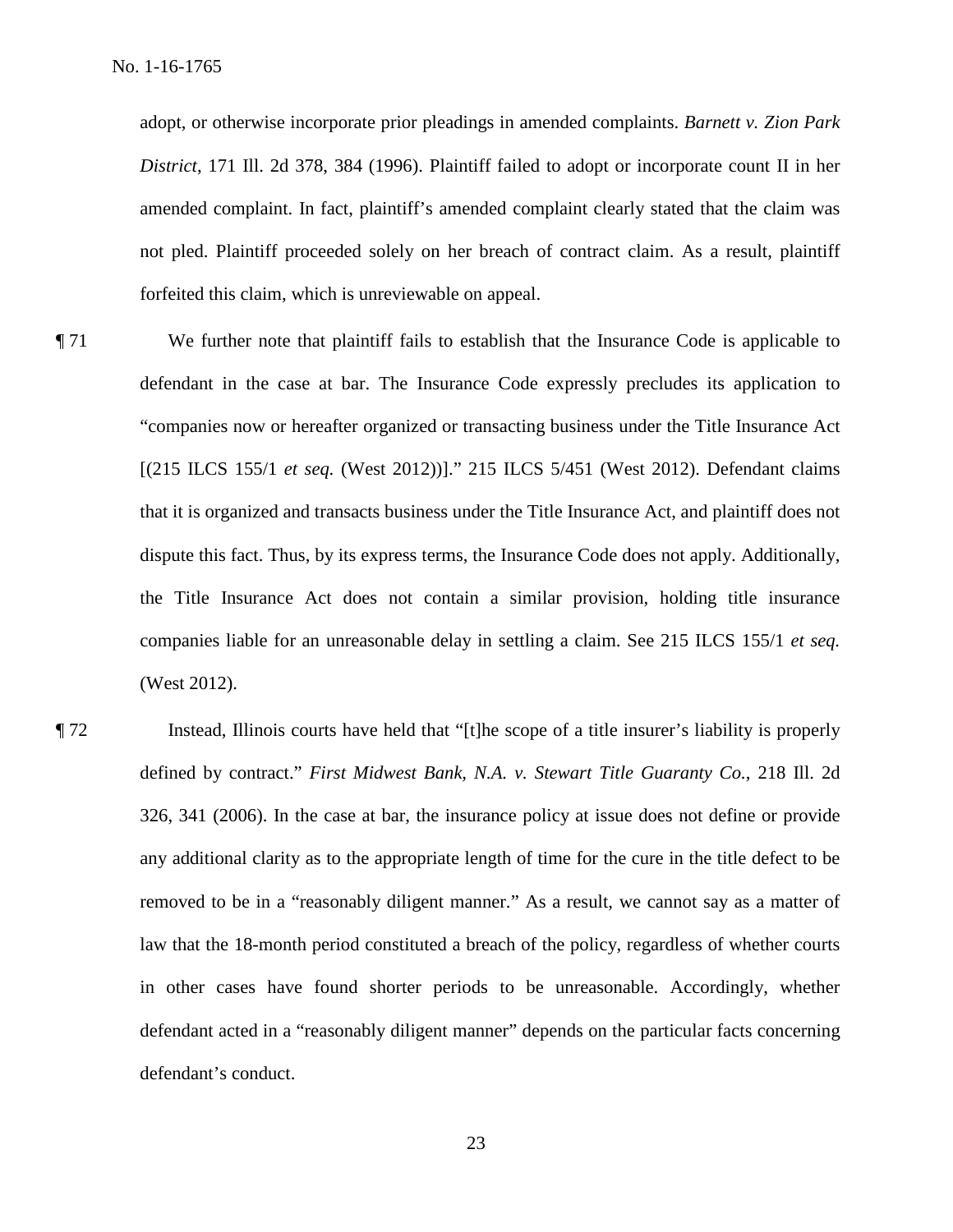- ¶ 73 Plaintiff argues that once defendant's obligations to cure the title defects arose, defendant's conduct amounted to a breach of the policy because defendant pursued timeintensive litigation designed to settle the liens for less money, rather than immediately tendering the full face value of the lien. We do not find this argument persuasive.
- ¶ 74 The title insurance policy grants defendant discretion in the manner in which claims are to be resolved. Section 4(b) of the policy expressly allows defendant the ability "to institute or prosecute any action or proceeding \*\*\* to establish the title to the estate or interest, as insured, or to prevent or reduce loss or damage to the insured." Additionally, section 6(b) allows defendant the option "to pay or otherwise settle with other parties for or in the name of an insured claimant any claim insured against under this policy." See *Sabatino v. First American Title Insurance Co.*, 308 Ill. App. 3d 819, 824 (1999) (recognizing that the title insurance company had the right to elect alternative methods to resolve its claims as provided for in the terms of the policy). Under the terms of the policy, defendant was not required to remove the Deutsche Bank mortgage solely by immediately tendering the full face value of the lien.
- ¶ 75 Plaintiff presented no evidence that defendant acted in an unreasonable manner that would constitute a breach of the title insurance policy. Plaintiff merely argued that the process that defendant used prejudiced plaintiff. Defendant's claim representative, Sharp, testified that defendant initiated an equitable subrogation claim after Sharp determined that the Deutsche Bank mortgage was covered under plaintiff's title insurance policy. Sharp testified that this equitable subrogation claim formed the basis of the agreement with Deutsche Bank for the removal of the second mortgage from plaintiff's title for the amount of \$15,000. Defendant also retained an attorney to represent plaintiff in the housing court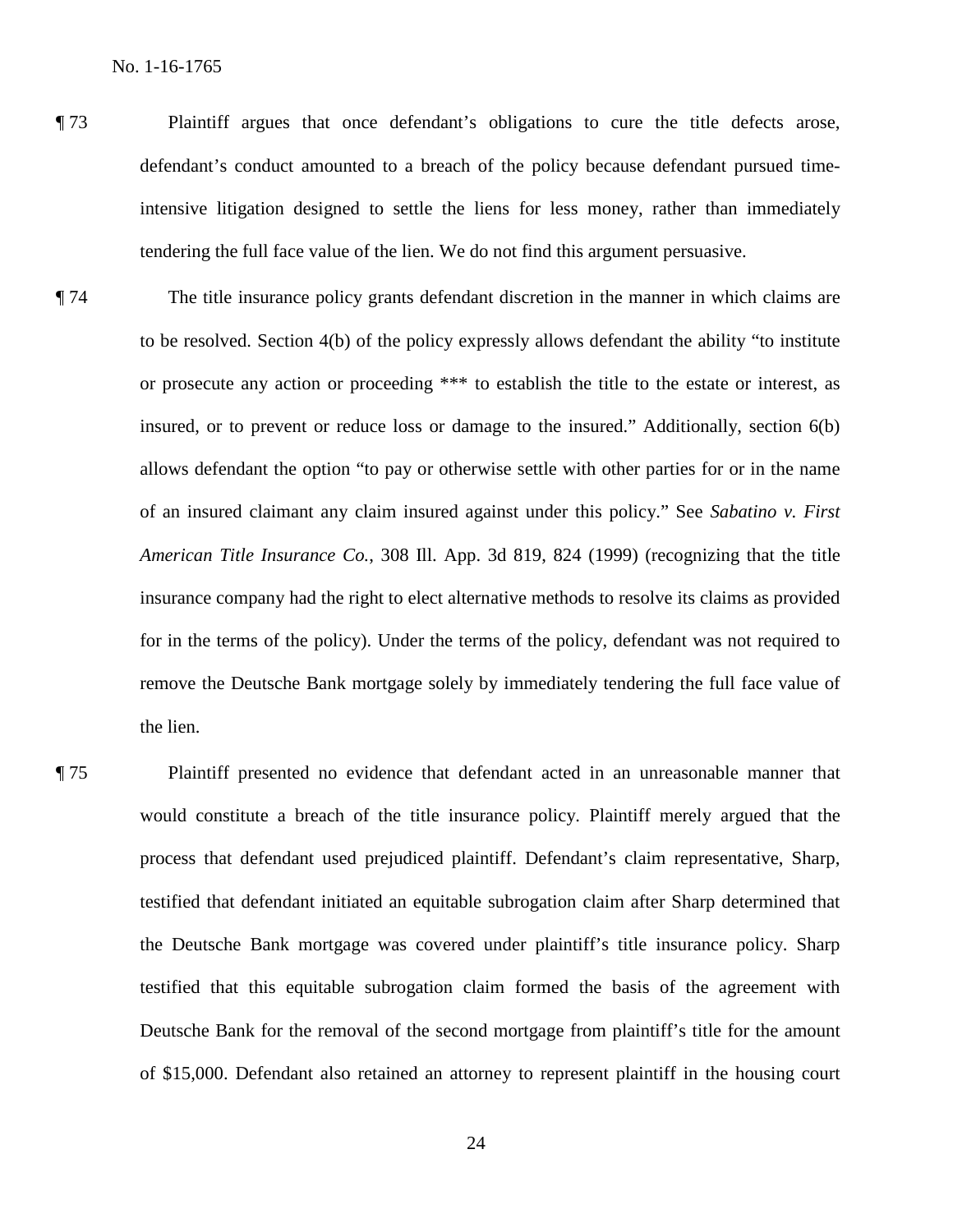action wherein defendant paid \$17,000 in attorney fees. Sharp additionally testified that payment was also made in the amount of \$44,000 to Amalgamated Bank to pay off plaintiff's own mortgage on the property. Thus, defendant's conduct was permissible under the policy. Plaintiff never advised defendant that time was a factor in settling the liens because the liens were affecting her ability to obtain a rehabilitation loan.

¶ 76 Thus, the trial court's finding that plaintiff failed to prove that defendant's conduct amounted to a breach of the title insurance policy, which required the removal of title defects in "reasonably diligent manner," is not against the manifest weight of the evidence. We therefore affirm the trial court's judgment.

## ¶ 77 III. Failure to Prove Damages Proximately Caused by Delay

- ¶ 78 We next address plaintiff's argument that the trial court erred in finding plaintiff failed to establish cognizable damages proximately caused by defendant's conduct.
- ¶ 79 "The purpose of title insurance is to protect a transferee of real estate from the possibilities of loss through defects that may cloud title." *First National Bank of Northbrook, N.A. v. Stewart Title Guaranty Co.*, 279 Ill. App. 3d 188, 192 (1996). However, title insurance does not provide coverage of the loss of value to the land itself. *Rackouski v. Dobson*, 261 Ill. App. 3d 315, 318 (1994). "If the value of the property appreciates or depreciates, the title policy is not affected." *McLaughlin v. Attorneys' Title Guaranty Fund, Inc.*, 61 Ill. App. 3d 911, 916 (1978). Instead, a title insurance policy insures the title against defects, which may damage the insured's interest in the property. *McLaughlin*, 61 Ill. App. 3d at 916.
- 

¶ 80 In the case at bar, plaintiff argues she produced sufficient evidence of her damages at trial, including the costs of demolition, as well as various other expenses lost in her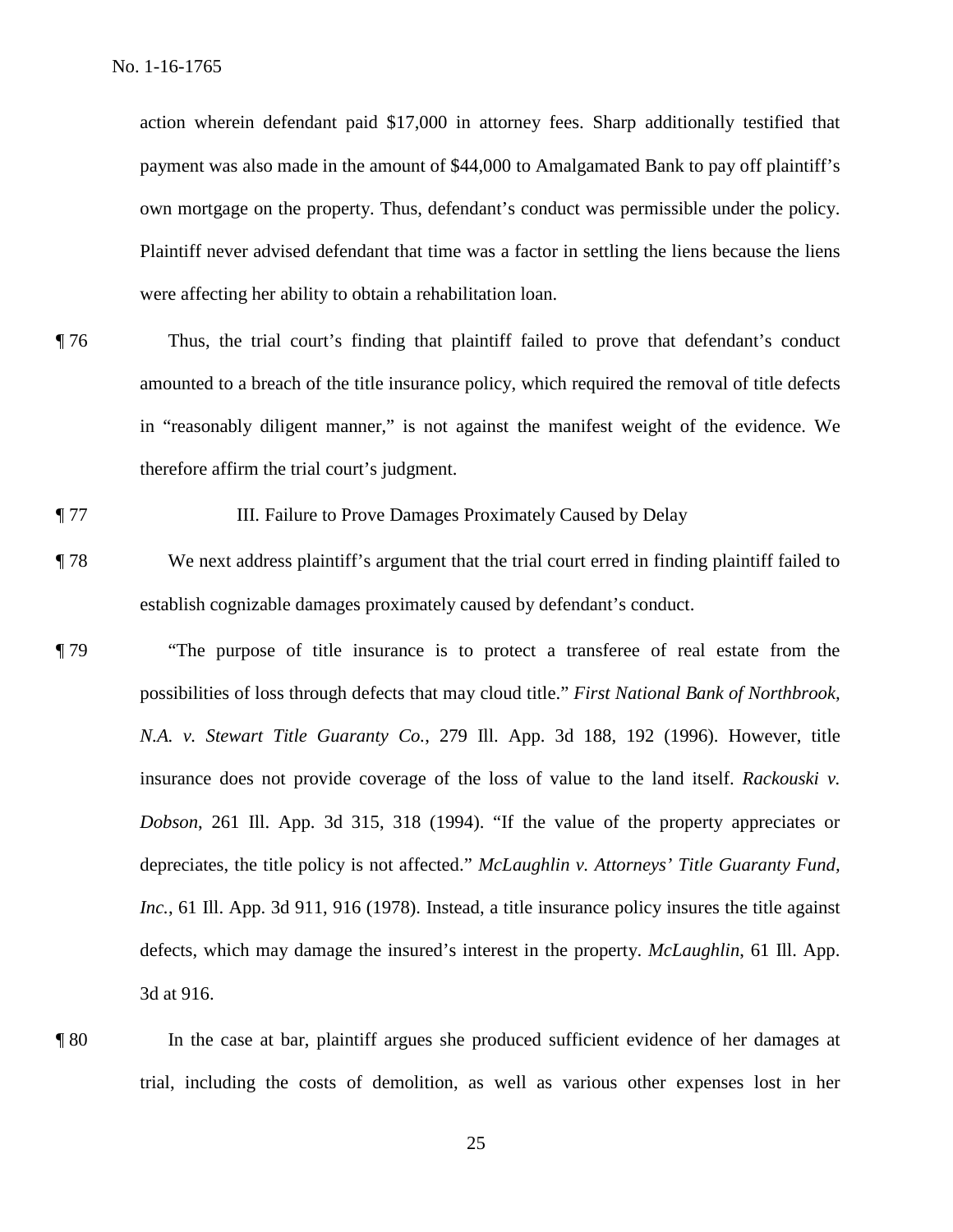investment in the Washington property, including fees incurred by installing new windows and hiring an architect. However, these are not recoverable damages under the title insurance policy. Title insurance only protects against damages caused by undisclosed defects in plaintiff's title to the Washington property. See *First National Bank of Northbrook, N.A.*, 279 Ill. App. 3d at 192. Plaintiff does not dispute that defendant cured the undisclosed defects that existed at the time of plaintiff's purchase of the property. Since plaintiff failed to produce evidence at the trial of damages properly related to a timely failure to cure defects in title to the Washington property, we cannot say the trial court's finding as to damages is against the manifest weight of the evidence.

- ¶ 81 Additionally, the title insurance policy evinces an intent by the parties to preclude defendant from liability from the loss in value to plaintiff's property. Section 9 of the insurance policy limits the defendant's liability to only the removal of the title defect, and states: "If the Company establishes the title, or removes the alleged defect, lien or encumbrance \*\*\* in a reasonably diligent manner by any method, including litigation \*\*\* it shall have fully performed its obligations to that matter." The policy further indicates that once defendant cures the title defects, the defendant "shall not be liable for any loss or damage caused thereby." See *First Midwest Bank, N.A. v. Stewart Title Guaranty Co.*, 218 Ill. 2d 326, 341 (2006) ("[t]he scope of a title insurer's liability is properly defined by contract"). Thus, under the policy agreement, defendant cannot be held liable for damages or defects to the property itself, not caused by the title defects.
- 

¶ 82 Plaintiff also failed to produce evidence to establish that defendant's conduct was a proximate cause to her damages. Plaintiff testified that she was aware that the Washington property required substantial repairs. Plaintiff knew prior tenants had severely damaged the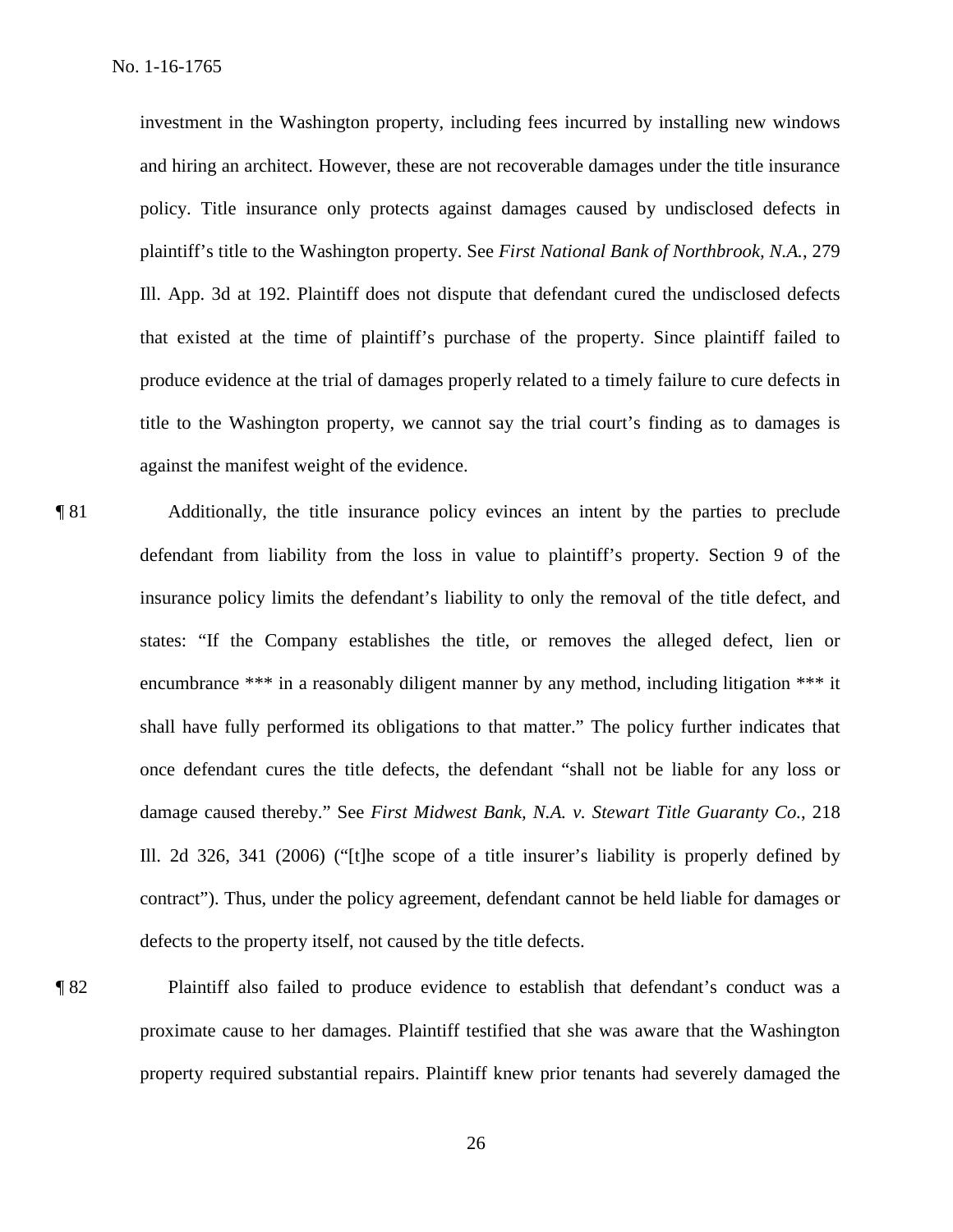property. Even if defendant had disclosed the title defects to plaintiff prior to her purchase of the Washington property, plaintiff still would have been obligated to pay the cost for repairs to prevent the demolition of the Washington property. Due to the severely dilapidated condition of the Washington property, the amount required to repair the Washington property may have been cost-prohibitive. Plaintiff presented no evidence to establish she possessed the financial means to satisfy the building code violations upon purchase of the property, or even what the work would require in time or expense.

¶ 83 Plaintiff testified that she attempted and was unable to secure a loan from multiple financing institutions in order to finance the rehabilitation of the Washington property. However, plaintiff failed to produce completed loan applications or other documents to show that she attempted and was denied financing due to the title defects. Plaintiff merely produced one letter from Amalgamated Bank, which requested plaintiff to submit a number of listed documents in order for the bank to reevaluate her request for a rehabilitation loan.<sup>10</sup> However, there is no evidence that plaintiff complied with this request, nor is there evidence to suggest that plaintiff was ever denied the loan based on the title defects. Even if plaintiff was unable to secure a rehabilitation loan due to the title defects, Sharp testified that defendant would have insured over the Deutsche Bank lien to allow plaintiff the opportunity to secure the rehabilitation loan while the litigation was pending. Plaintiff only needed to provide defendant with a request to do so. Sharp testified that plaintiff failed to do so.

¶ 84 After the title defects were cured, plaintiff testified that she made no effort to satisfy the code violations from 2009 through 2012. Plaintiff testified that she did not even attempt to obtain financing to rehabilitate the Washington property. Plaintiff had a sufficient period of

<sup>&</sup>lt;sup>10</sup>We note that this letter was not disclosed to defendant until the date of the trial. The letter was admitted into evidence over defendant's objection.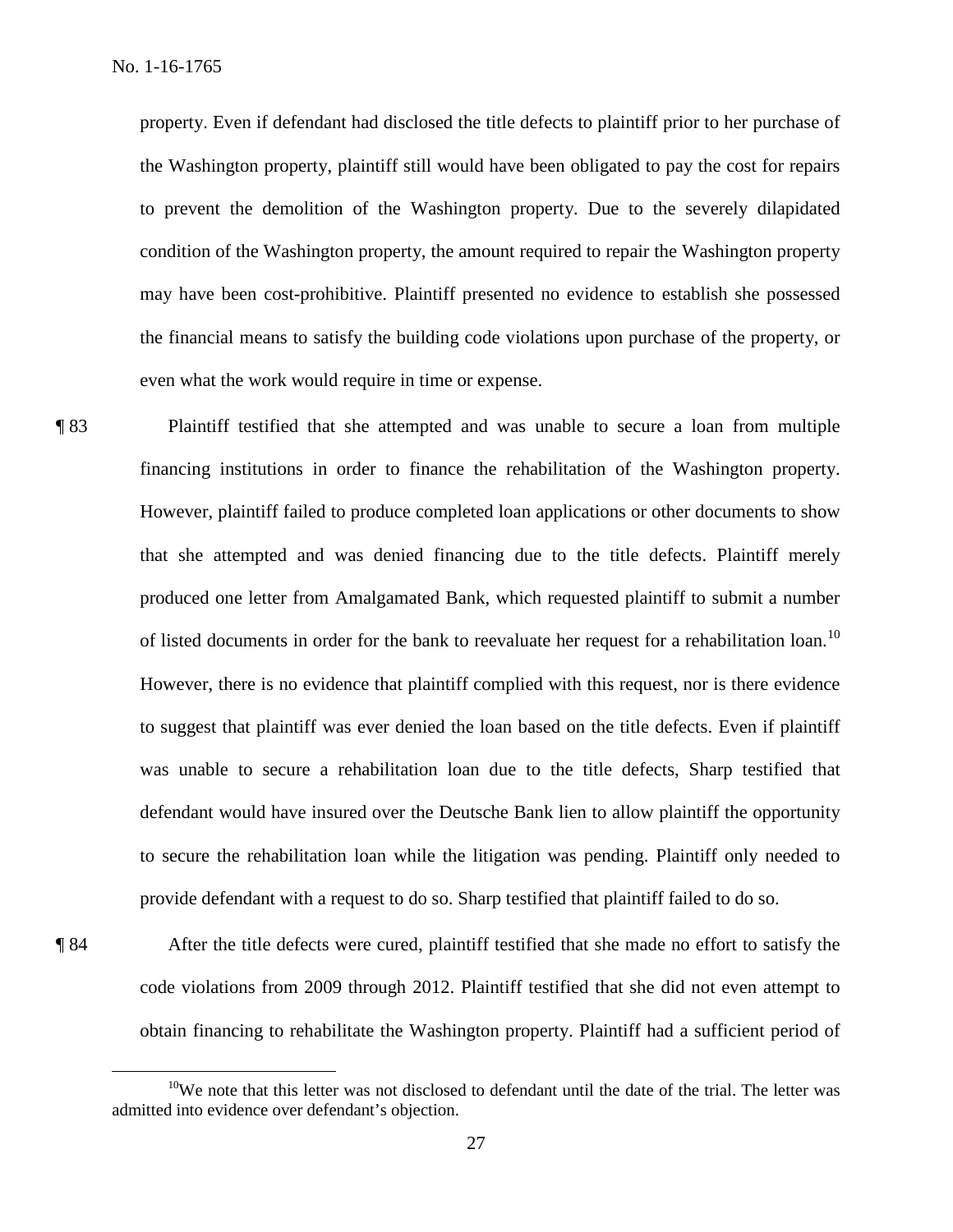time to secure the premises and obtain new financing, yet plaintiff failed to take any action whatsoever.

- ¶ 85 Furthermore, the evidence at the bench trial revealed that plaintiff's own conduct may have contributed to the demolition of the Washington property. The housing court action was resolved on December 1, 2009, when the court issued an injunction against the City of Chicago on the condition that plaintiff would keep the Washington property secure and vacant. However, the City of Chicago filed an emergency motion claiming plaintiff violated this order on November 29, 2011, when an inspection revealed that plaintiff failed to secure the premises and that the property was open, which resulted in fire damage and holes in the flooring caused by unknown persons living on the premises. The demolition order was then entered on July 2, 2012, against the Washington property as a public safety hazard.
- ¶ 86 Therefore, the decision of the trial court finding that plaintiff failed to produce evidence of cognizable damages that were proximately caused by defendant's conduct is not against the manifest weight of the evidence.

#### ¶ 87 IV. Implied Covenant of Good Faith and Fair Dealing

¶ 88 Finally, plaintiff argues that we must address the issue as to whether defendant's delay in removing the encumbrances on the title also violated defendant's duty of good faith and faith dealing. The trial court did not rule on this issue, as plaintiff argues this claim for the first time on appeal. A party "cannot properly raise a new theory for recovery for the first time on appeal*.*" *Federal Insurance Co. v. Turner Construction Co.*, 277 Ill. App. 3d 262, 268 (1995). Plaintiff failed to plead this theory in her complaint and failed to argue this issue before the trial court. Thus, plaintiff forfeited this claim and this issue cannot be considered on appeal.